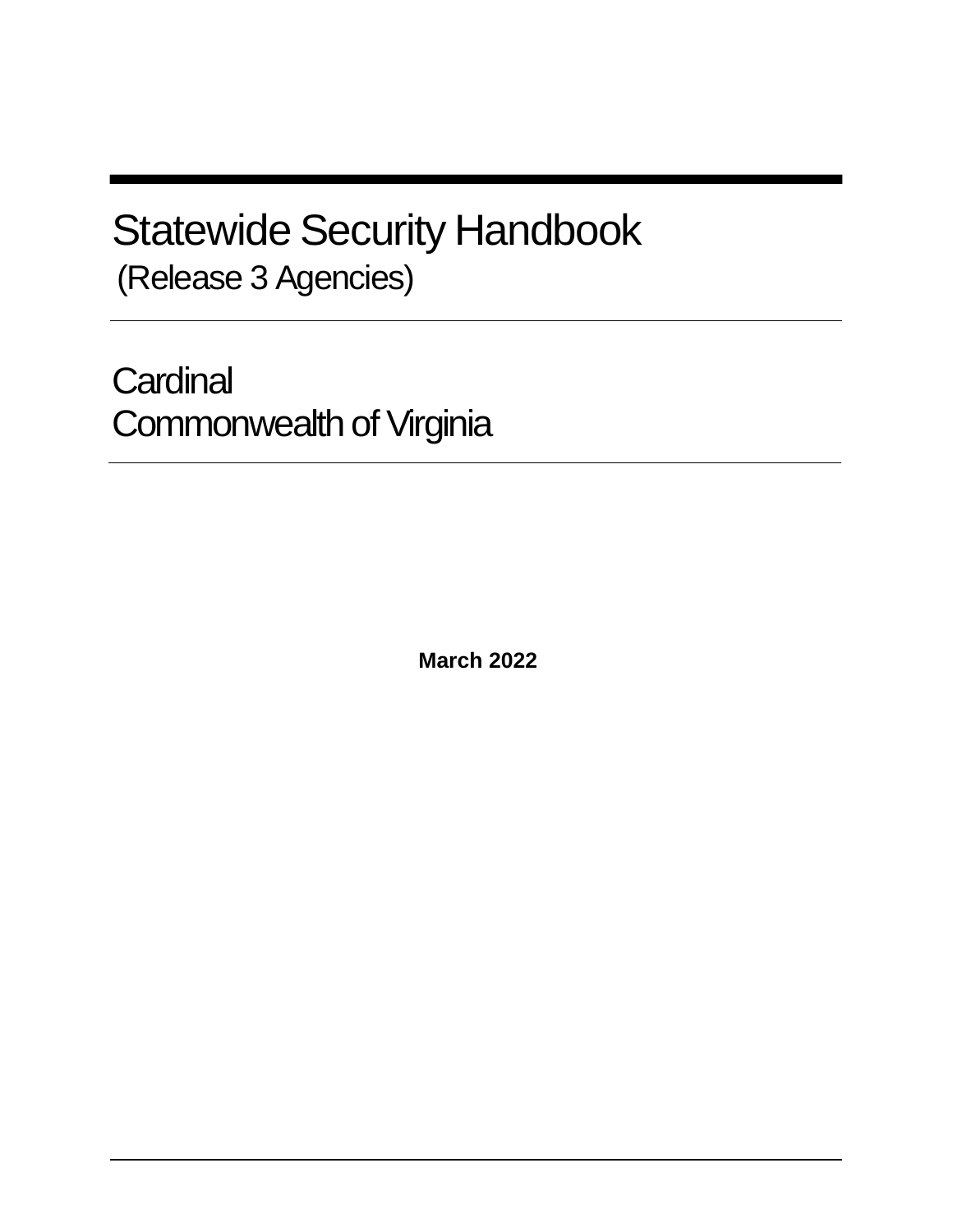# **TABLE OF CONTENTS**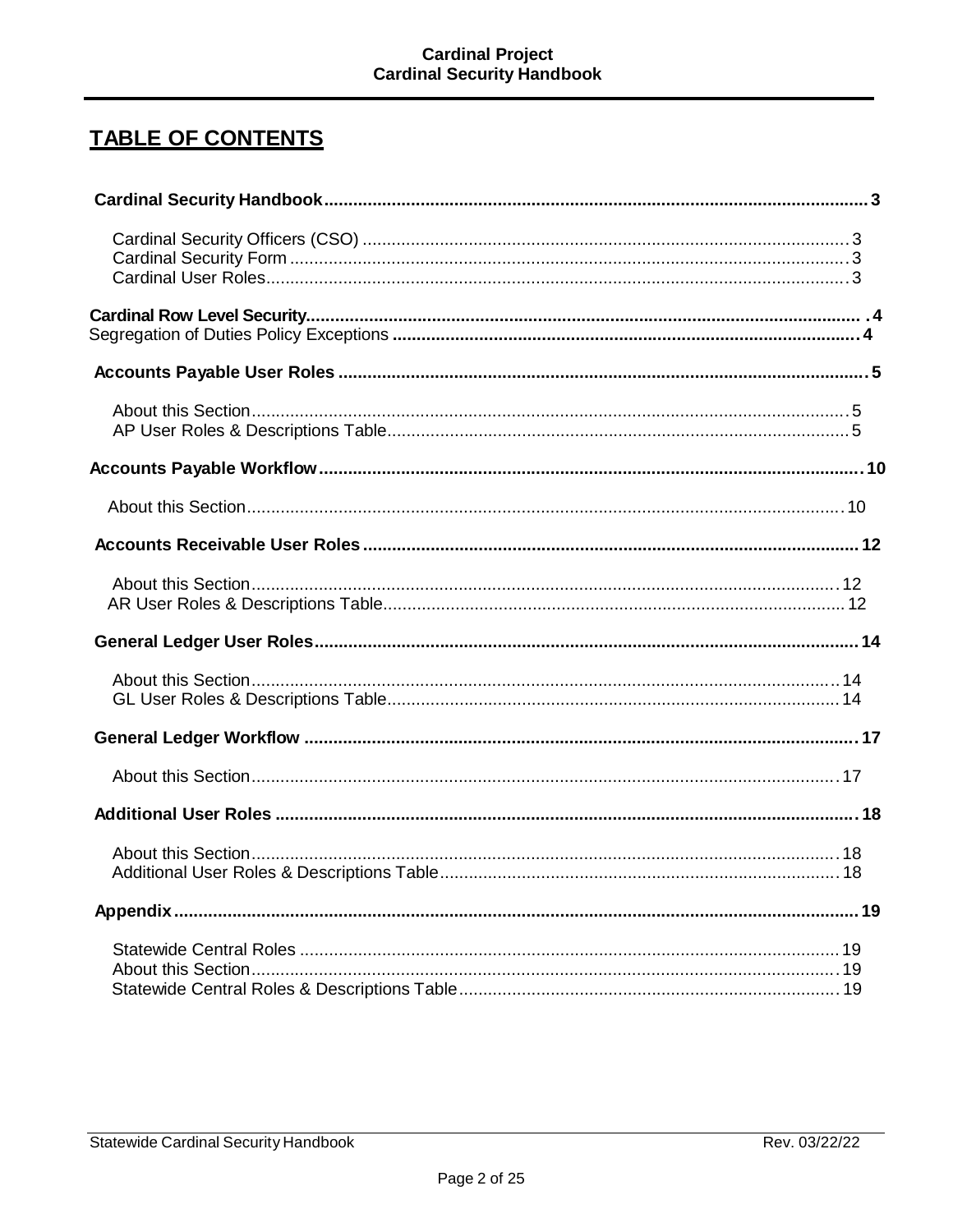# **Document Change Log**

| <b>Date</b>    | Version<br><b>Number</b> | <b>Author</b> | <b>Change Description</b>                               |
|----------------|--------------------------|---------------|---------------------------------------------------------|
| March 22, 2022 | 1.0                      | Security Team | Updated Title of Handbook and date updated. (Release 3) |
|                |                          |               |                                                         |
|                |                          |               |                                                         |
|                |                          |               |                                                         |
|                |                          |               |                                                         |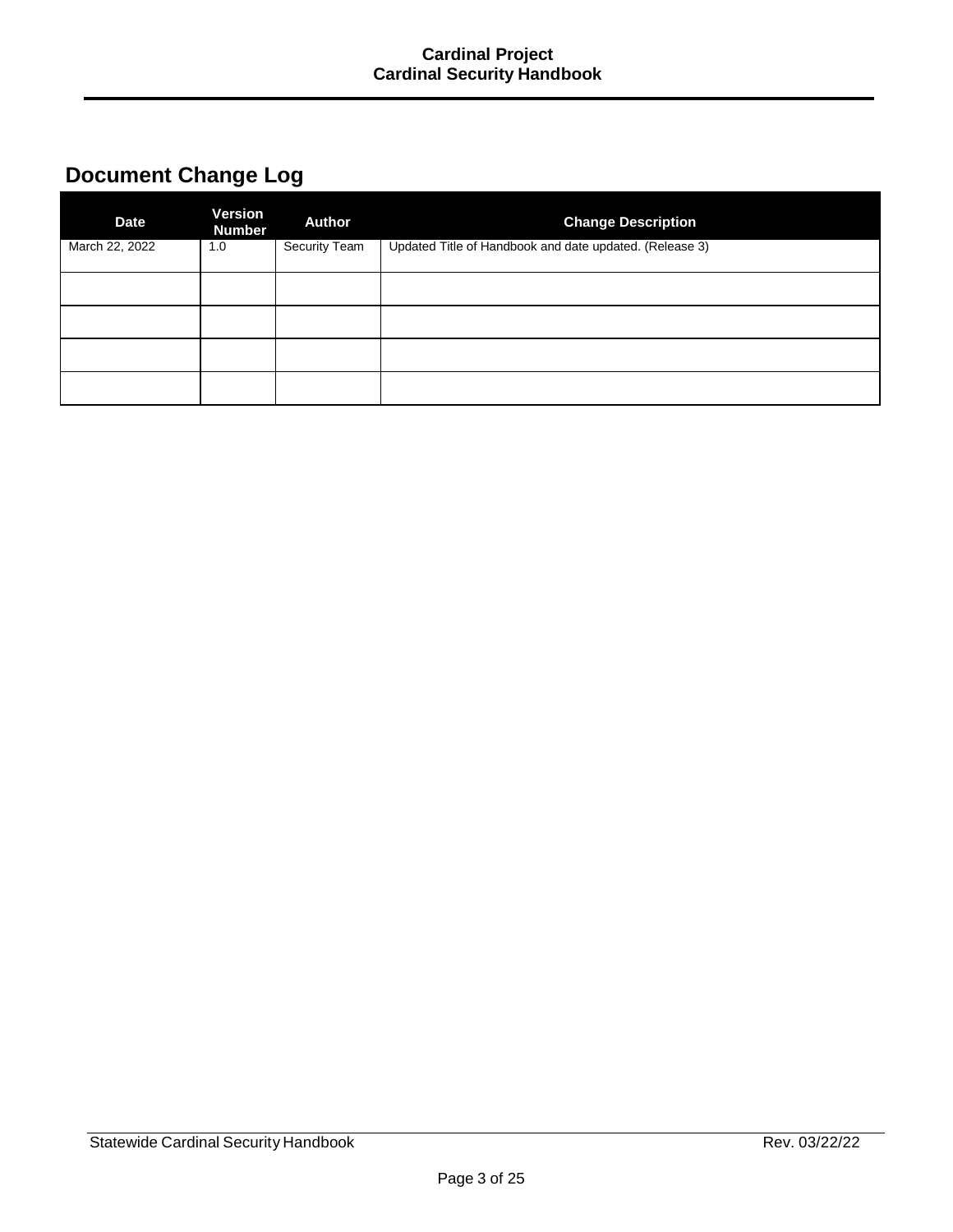# **Cardinal Security Handbook**

Each agency is established as a Business Unit in Cardinal and each user in Cardinal is assigned a Row Level Security permission list. This permission list determines the Business Units that the user can access. The purpose of Row Level Security is to prevent users from being able to modify or view data for other agencies. A user can only view, enter, or process transactions for Business Units included in their Row Level Security permission list.

Cardinal users need to be assigned the appropriate roles and security settings in the Cardinal System to have access to do their jobs. This Cardinal Security Handbook is designed to help agencies determine the correct roles for Cardinal users.

# **Cardinal Security Officers (CSO)**

The Cardinal Security Officers listed on the Department of Account (DOA) Authorized Signatories Form (DA-04-121) have been granted authority to authorize the Cardinal Security Team to add, update and delete users in Cardinal that are both preparers and approvers of transactions in Cardinal. By approving a transaction in Cardinal, the agency, department or institution, and its employees and agents, agree to the certifications contained in the Commonwealth Accounting Policy and Procedure Manual for the applicable transaction.

### **Cardinal Security Form**

The Cardinal Security Form must be completed by the applicable agency's Cardinal Security Officer (CSO). The form should include required signatures prior to submitting to the Cardinal Security Team, in order for access to be granted in Cardinal.

The Cardinal Security Form can be found in the Statewide Toolbox tab on the Cardinal website using the following path:

#### **Statewide Toolbox > Cardinal Security > Cardinal Security Form (SE-SW-001)**

Use this form to:

- Assign users to roles within Cardinal
- Update existing Cardinal user information
- Lock out users no longer requiring access to Cardinal

The Cardinal Security Officer will submit the completed form to the Cardinal Security Mailbox at: [cardinal.security@doa.virginia.gov](mailto:cardinal.security@doa.virginia.gov)

### *Cardinal User Roles*

Use the Cardinal Security Handbook as a reference when completing the Cardinal Security form. It defines Cardinal roles by functional area.

You will find the following information in the handbook regarding Cardinal roles:

- Role descriptions
- Segregation of duties
- Other role considerations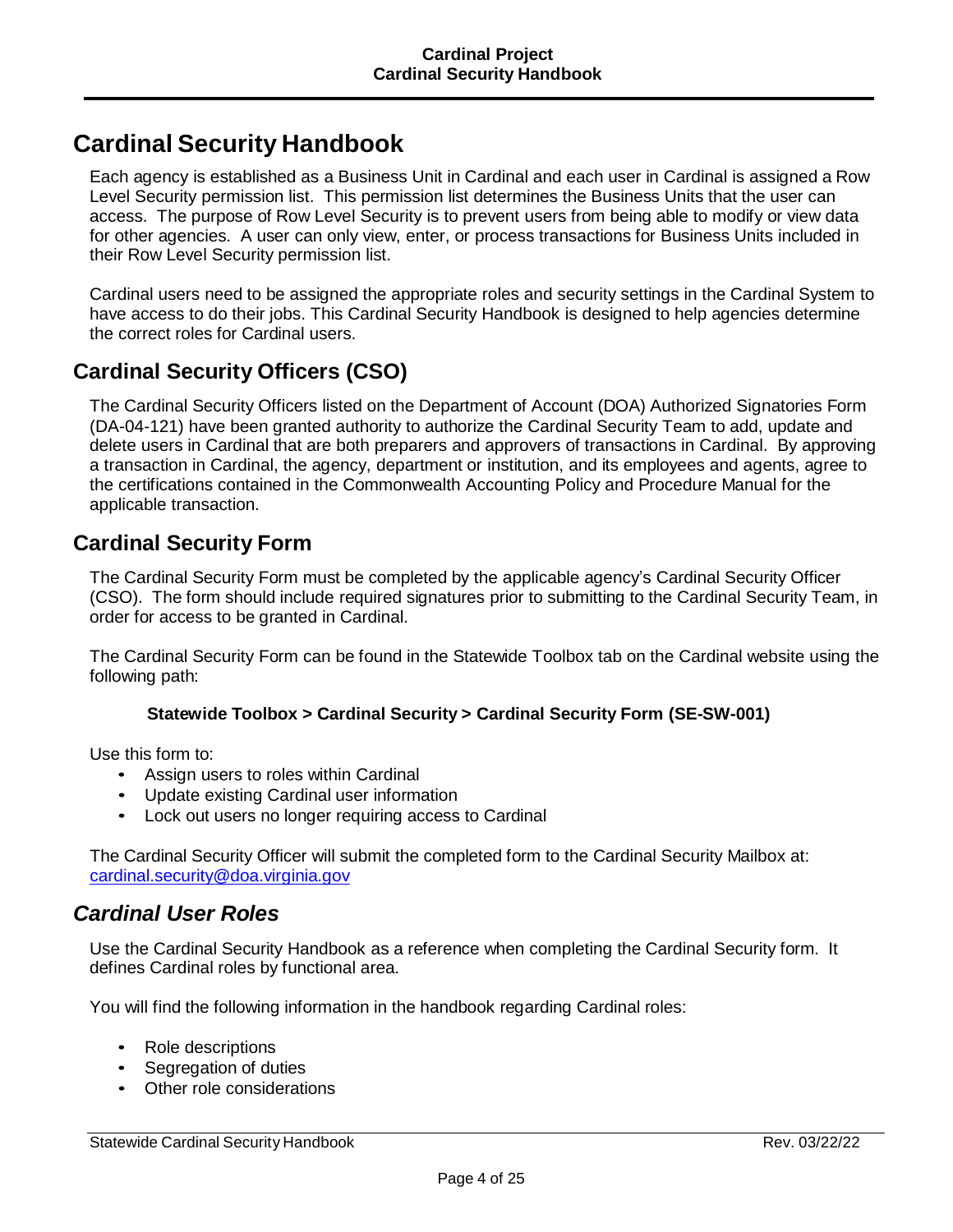# **Cardinal Row Level Security**

Row Level Security permission lists grant the user access to view, enter or process transactions (as authorized via the corresponding Cardinal User Roles) for all Business Units included in the Row Level Security permission lists. For information on these lists, please reference the Cardinal Row Level Security spreadsheet on the Cardinal Project Website.

When requesting access to Row Level Security designated as a "Statewide Access Group", it is the Agency Cardinal Security Officer's responsibility to ensure Agency Management is aware of, and concurs with, the user's need to access statewide information in order to perform assigned job duties. The agency also acknowledges adequate procedures and internal controls have been implemented at the agency to help ensure all extracted/downloaded data is stored and maintained in accordance with VITA Information Technology Resource Management (ITRM) Standard SEC501-09.

In addition to the requirements stated above, any Cardinal Security Form requesting access to a Statewide Access Row Level Security permission list will require approval/signature from a designated Cardinal DOA Approver.

# *Segregation of Duties Policy Exceptions:*

Several combinations of Cardinal security roles have been noted as potential segregation of duty (SOD) conflicts in this handbook. As a general rule, SOD role combinations will not be granted to Cardinal users. Exceptions can be requested for agencies where limited staffing is available or special circumstances exist. Before completing or submitting a security form where an SOD role combination conflict is being requested for a user, the agency should first complete the following steps in order to obtain approval for an agency SOD conflict exception.

- $\triangleright$  Submit a written request to DOA's Director of General Accounting (email: gacct @doa.virginia.gov) that includes:
	- o Exception requested
	- $\circ$  Justification for the exception
	- o Description of the internal control implemented by the agency to mitigate the lack of segregation of duties
	- o Approval (signature) from your Agency Head
- $\triangleright$  DOA General Accounting will notify the agency in writing if the exception is granted.

Once the SOD Exception has been approved by DOA General Accounting, the agency should take the following additional steps when submitting a Cardinal Security Form (SE-SW-001) for any user requesting SOD conflicting role combinations:

- $\triangleright$  Complete the Cardinal Security form (flagging the SOD Exception), attach a copy of the DOA General Accounting notification granting approval of the **applicable** agency exception
- $\triangleright$  Scan and email the form and exception approval notice to DOA's Director of General Accounting (ema[il:gacct@doa.virginia.gov\)](mailto:gacct@doa.virginia.gov)
- $\triangleright$  If approved, DOA General Accounting will sign the form, scan and email the approved form to Cardinal Security at [cardinal.security@doa.virginia.gov](mailto:cardinal.security@doa.virginia.gov) and to the Cardinal Security Officer for that agency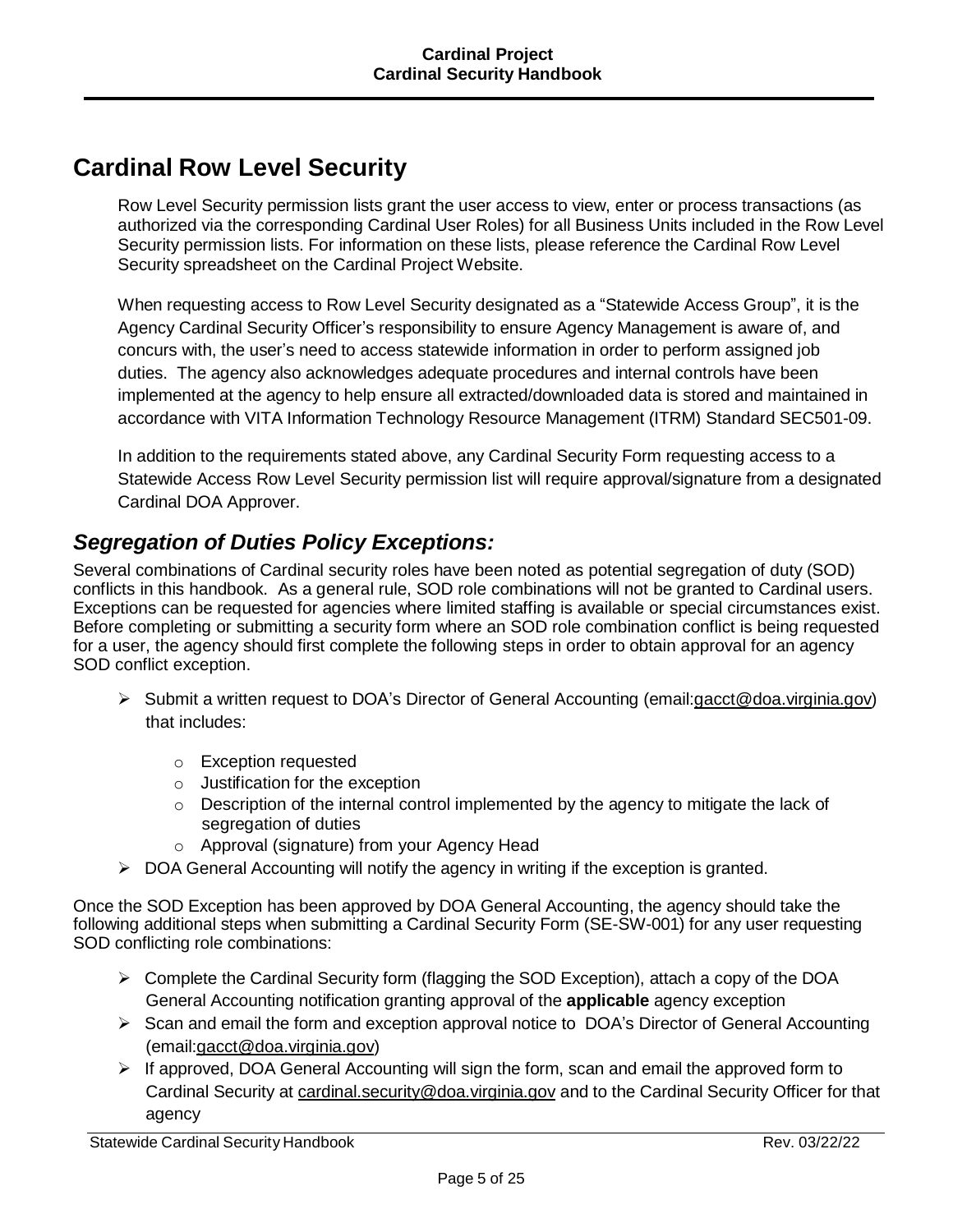# **Accounts Payable User Roles**

Accounts Payable (AP) is the main source of all non-payroll payment information for a financial entity. AP includes the following processes:

- Establish and Maintain Vendors
- Enter and Process Vouchers
- Expense Processing
- Process Payments
- Process 1099

#### *About this Section*

This section outlines the available roles for AP in Cardinal. Use the AP User Roles and Descriptions Table below to determine the appropriate AP roles needed by agency users in Cardinal.

The AP User Roles & Descriptions Table provides the following information:

- Role Descriptions
- Segregation of Duties
- Other Role Considerations

### *AP User Roles & Descriptions Table*

| <b>Descriptive Role Name</b>                                                           | <b>Role Description</b>                                                                                                                                                                                 | <b>Segregation</b><br><b>of</b><br><b>Duties</b>                                           | <b>Other Role</b><br><b>Considerations</b> |
|----------------------------------------------------------------------------------------|---------------------------------------------------------------------------------------------------------------------------------------------------------------------------------------------------------|--------------------------------------------------------------------------------------------|--------------------------------------------|
| <b>Vendor Conversation</b><br><b>Processor</b><br><b>V_AP_COVA_VENDOR_CONVERSATION</b> | This role is for users<br>routinely involved in the<br>Vendor Procure to Pay<br>process who have a<br>need to interact with<br>vendors. This role has<br>access to:<br>• Record Vendor<br>Conversations | N/A                                                                                        | N/A                                        |
| <b>Voucher Processor</b><br><b>V_AP_COVA_VOUCHER_PROCESSOR</b>                         | This role has access<br>to:<br>• Enter and maintain<br>vouchers<br>• Review voucher<br>accounting entries<br>• Delete vouchers                                                                          | This role should<br>not be given to a<br>user with the<br><b>Voucher Approver</b><br>role. | N/A                                        |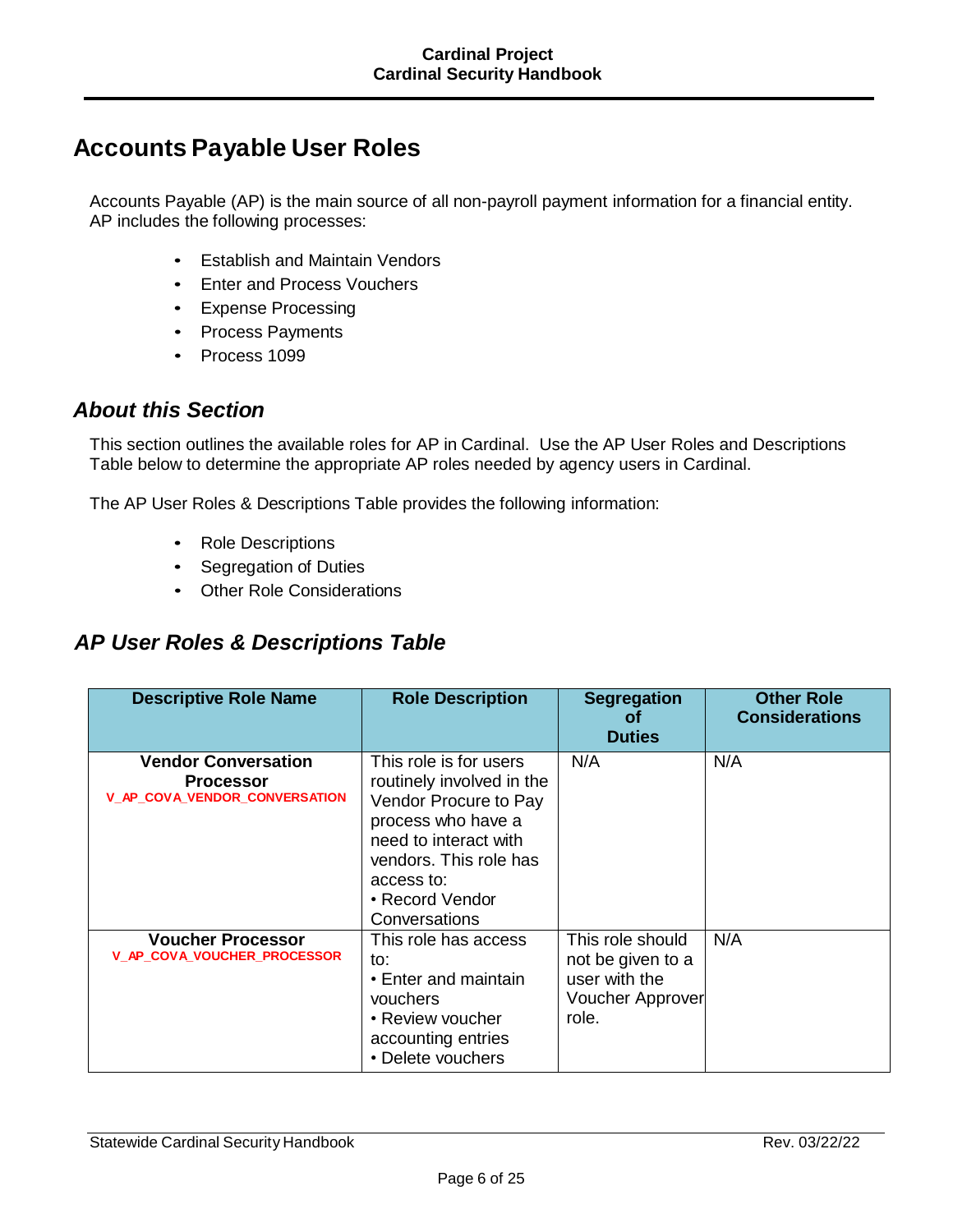| <b>Descriptive Role Name</b>                                      | <b>Role Description</b>                                                                                                                                                                                                                                                                                                          | <b>Segregation of</b>                                                                                                                                                                                                             | <b>Other Role</b>                                                                                                               |
|-------------------------------------------------------------------|----------------------------------------------------------------------------------------------------------------------------------------------------------------------------------------------------------------------------------------------------------------------------------------------------------------------------------|-----------------------------------------------------------------------------------------------------------------------------------------------------------------------------------------------------------------------------------|---------------------------------------------------------------------------------------------------------------------------------|
|                                                                   |                                                                                                                                                                                                                                                                                                                                  | <b>Duties</b>                                                                                                                                                                                                                     | <b>Considerations</b>                                                                                                           |
| <b>Special Voucher Processor</b><br>V_AP_COVA_SPEC_VCHR_PROCESSOR | This role has access to<br>everything the Voucher<br>Processor has. In<br>addition, this role has<br>access to:<br>• Manually schedule<br>payments<br>• Record manual<br>payments<br>• Update vouchers with<br>payment offsets (liens,<br>garnishments)<br>• Unpost Vouchers<br>• Close vouchers<br>• Place holds on<br>vouchers | Should not be<br>given to a user<br>with the Voucher<br>Approver or<br><b>Final Voucher</b><br>Approver roles.                                                                                                                    | This role is the<br>only role that is<br>able to update/<br>correct Scheduled<br>Due Date when the<br>00PP pay term is<br>used. |
| <b>Voucher Approver</b><br>V_AP_COVA_VOUCHER_APPROVER             | This role has access<br>to:<br>• Approve vouchers                                                                                                                                                                                                                                                                                | Should not be<br>given to a user<br>with the Final<br>Voucher<br>Approver,<br>Voucher<br>Processor, Petty<br><b>Cash Processor</b><br><b>Special Voucher</b><br>Processor or<br><b>Workflow System</b><br>Administrator<br>roles. | N/A                                                                                                                             |
| <b>Final Voucher Approver</b><br>V_AP_COVA_VCHR_FINAL_APPROVER    | This role has access<br>to:<br>• Approve vouchers<br>Note: There must be a<br>user with the Voucher<br>Approver level role for<br>the Final Voucher<br>Approver level role to<br>be used. This is an<br>option for a 2nd level of<br>agency voucher<br>approval.                                                                 | Should not be<br>given to a user<br>with the Voucher<br>Approver,<br>Voucher<br>Processor, Petty<br>Cash Processor<br><b>Special Voucher</b><br>Processor or<br><b>Workflow System</b><br>Administrator<br>roles.                 | N/A                                                                                                                             |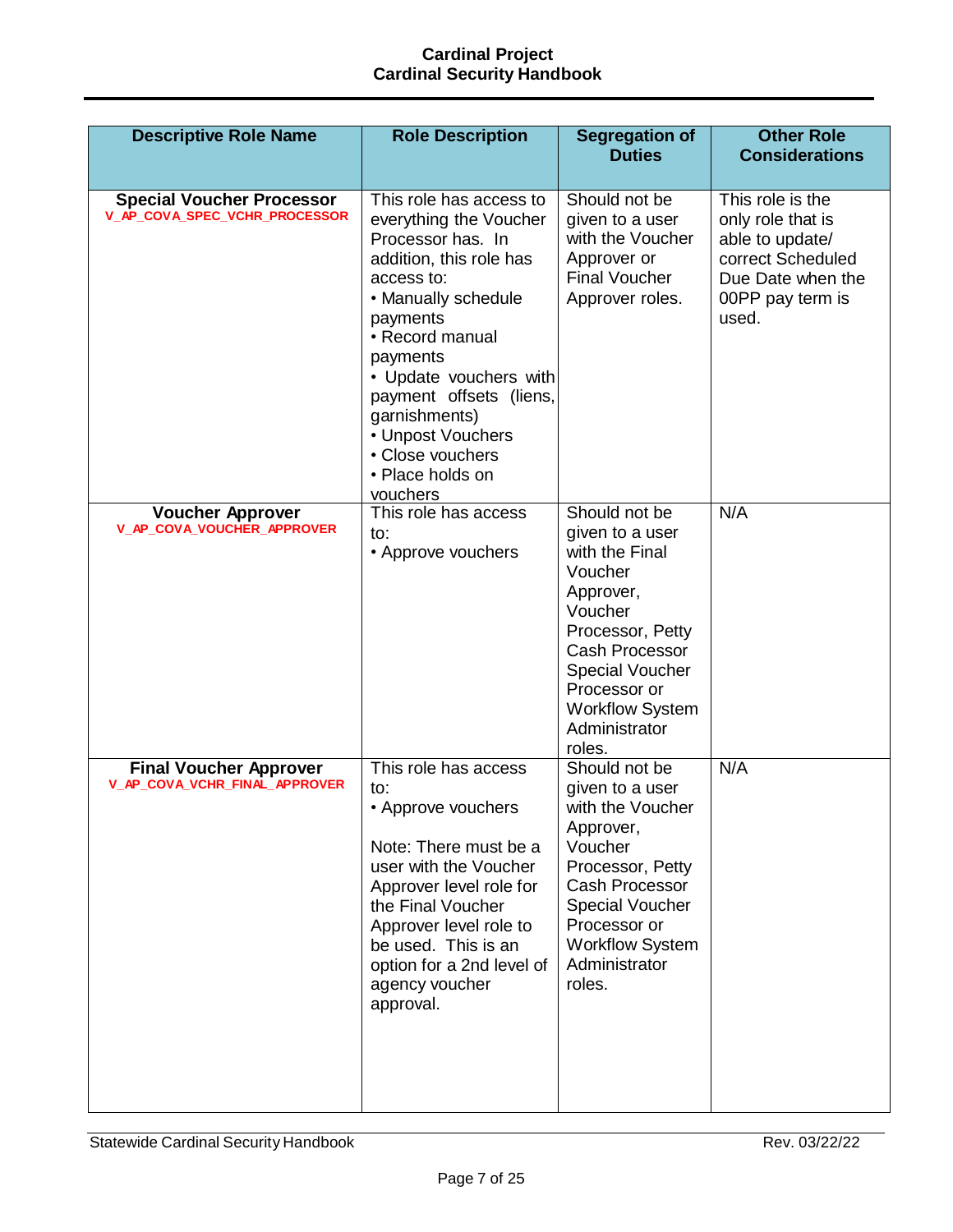| <b>Descriptive Role Name</b>                                          | <b>Role Description</b>                                                                                                                                                                                                                                                                                                               | <b>Segregation of</b><br><b>Duties</b> | <b>Other Role</b><br><b>Considerations</b>                                                                                                                                                                                                                                                                                                          |
|-----------------------------------------------------------------------|---------------------------------------------------------------------------------------------------------------------------------------------------------------------------------------------------------------------------------------------------------------------------------------------------------------------------------------|----------------------------------------|-----------------------------------------------------------------------------------------------------------------------------------------------------------------------------------------------------------------------------------------------------------------------------------------------------------------------------------------------------|
| <b>Voucher Upload Error Reporter</b><br>V_AP_COVA_VCHR_ERROR_REPORTER | This role has access to:<br>• View and execute the<br>voucher upload error<br>report.<br>Note: This report can<br>contain sensitive data,<br>so this role should only<br>be assigned to<br>authorized users based<br>on agency secure data<br>policies.                                                                               | N/A                                    | This role is only<br>available for<br>interfacing<br>agencies.                                                                                                                                                                                                                                                                                      |
| <b>Payment Reconciler</b><br><b>V_AP_COVA_PAYMENT_RECONCILER</b>      | This role has access<br>to:<br>• Manually reconcile<br>petty cash payments                                                                                                                                                                                                                                                            | N/A                                    | N/A                                                                                                                                                                                                                                                                                                                                                 |
| 1099 Administrator<br>V_AP_COVA_1099_ADMINISTRATOR                    | This role has access<br>to:<br>• Create 1099 reporting<br>file to IRS<br>• Create vendor Copy-<br><b>B</b> reports<br>• Run 1099 processes<br>• Make adjustments for<br>1099 reporting<br>• Run 1099 reports and<br>queries containing<br>sensitive data                                                                              | N/A                                    | This role will have<br>access to sensitive<br>data, as it will be<br>able to view Vendor<br>TIN on the vendor<br>record.                                                                                                                                                                                                                            |
| <b>Expenses Employee</b><br>V_AP_COVA_EXPENSES_EMPLOYEE               | This role has access<br>to:<br>• Enter travel<br>authorizations<br>• Enter cash advances<br>• Enter expense reports<br>for self or as a proxy to<br>others<br>• View their own<br>employee profile<br>• Delete travel<br>authorizations<br>• Delete cash advances<br>• Delete expense<br>reports<br>• Cancel travel<br>authorizations | N/A                                    | Users with this role<br>must be designated by<br>the agency as an<br>Expense Proxy.<br>Non-employees are<br>assigned this role only<br>if they will be entering<br>expenses on behalf of<br>others. (requires note<br>on the form stating<br>this when requesting<br>for non-employees<br>that user will be<br>entering on the behalf<br>of others) |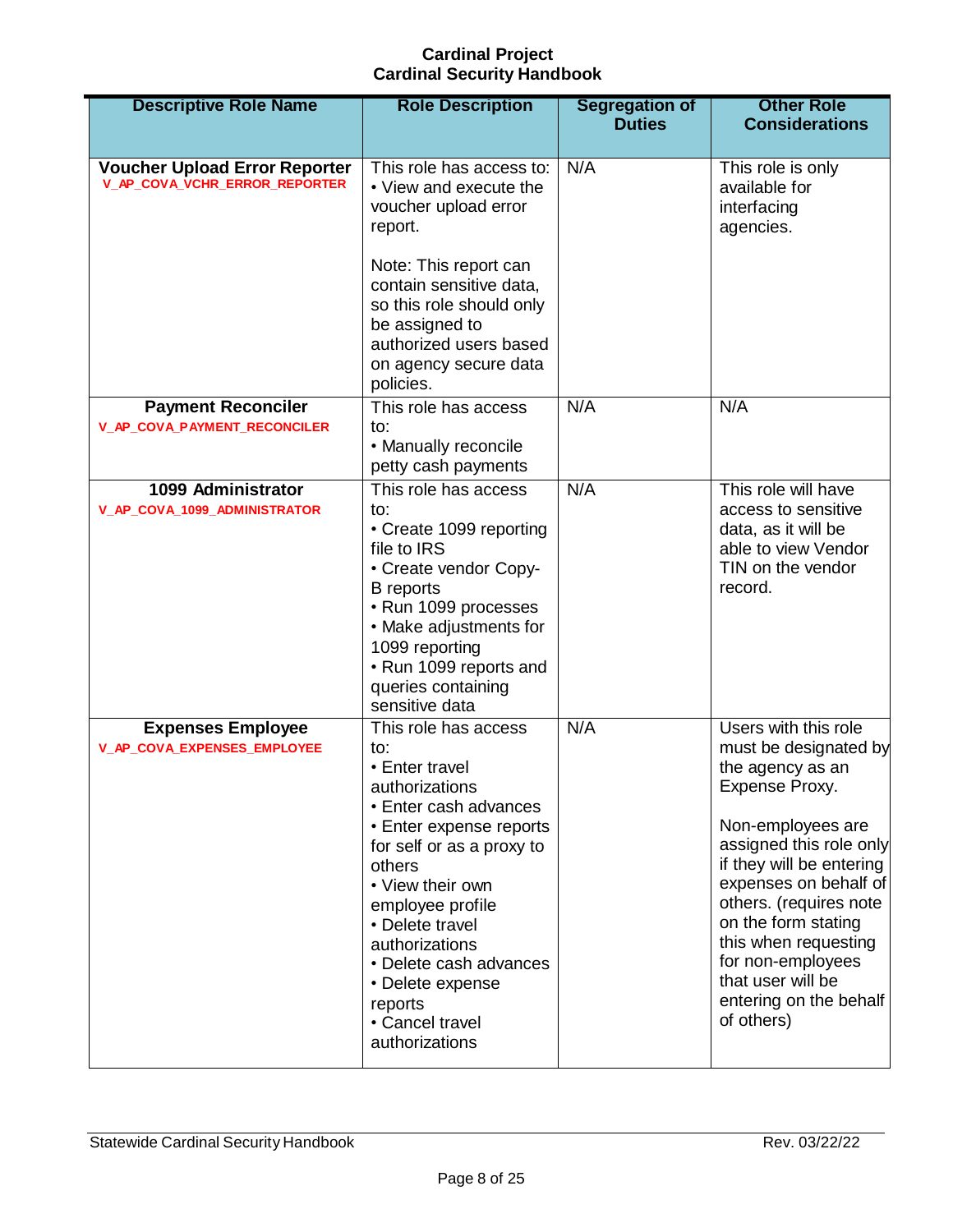| <b>Descriptive Role Name</b>                                       | <b>Role Description</b>                                                                                                                                                                                                                                                                                                                                                                            | <b>Segregation</b>         | <b>Other Role</b>                                                                                                                                                                                                                                 |
|--------------------------------------------------------------------|----------------------------------------------------------------------------------------------------------------------------------------------------------------------------------------------------------------------------------------------------------------------------------------------------------------------------------------------------------------------------------------------------|----------------------------|---------------------------------------------------------------------------------------------------------------------------------------------------------------------------------------------------------------------------------------------------|
|                                                                    |                                                                                                                                                                                                                                                                                                                                                                                                    | <b>of</b><br><b>Duties</b> | <b>Considerations</b>                                                                                                                                                                                                                             |
|                                                                    |                                                                                                                                                                                                                                                                                                                                                                                                    |                            |                                                                                                                                                                                                                                                   |
| <b>Expenses Processor</b><br>V_AP_COVA_EXPENSES_PROCESSOR          | This role has access<br>to:<br>• Reconcile cash<br>advances<br>• Close expense<br>reports<br>• View expense<br>accounting entries<br>• Authorize an<br>employee to enter<br>expenses on behalf of<br>another employee<br>(proxy configuration)<br>• Create templates<br>• Run Expense reports<br>with sensitive data<br>• View Expense Report<br>and Cash Advance<br>payments and<br>cancelations. | N/A                        | N/A                                                                                                                                                                                                                                               |
| <b>Employee Profile Maintenance</b><br>V_AP_COVA_EMP_PROFILE_MAINT | This role has access<br>to:<br>• Create/update<br>employee profiles not<br>including banking<br>information                                                                                                                                                                                                                                                                                        | N/A                        | The agency will need<br>to maintain employee<br>profiles. There should<br>be at least one<br>individual at each<br>agency with this role.                                                                                                         |
| <b>Expense Approver</b><br>V_AP_COVA_EXPENSES_APPROVER             | This role has access<br>to:<br>• Approve expense<br>transactions<br>(Non-employees<br>should not be<br>assigned this role).                                                                                                                                                                                                                                                                        | N/A                        | Any user that may<br>approve expenses<br>should be given this<br>role, even if they are<br>not designated as a<br><b>Fiscal Officer or</b><br>Agency Head. Users<br>with this role must<br>be designated by the<br>agency as an<br>Expense Proxy. |
| <b>Expenses Reassign</b><br>V_AP_COVA_EXPENSES_REASSIGN            | This role has access<br>to:<br>• Move expense<br>transactions from one<br>approver's worklist to<br>another                                                                                                                                                                                                                                                                                        | N/A                        | N/A                                                                                                                                                                                                                                               |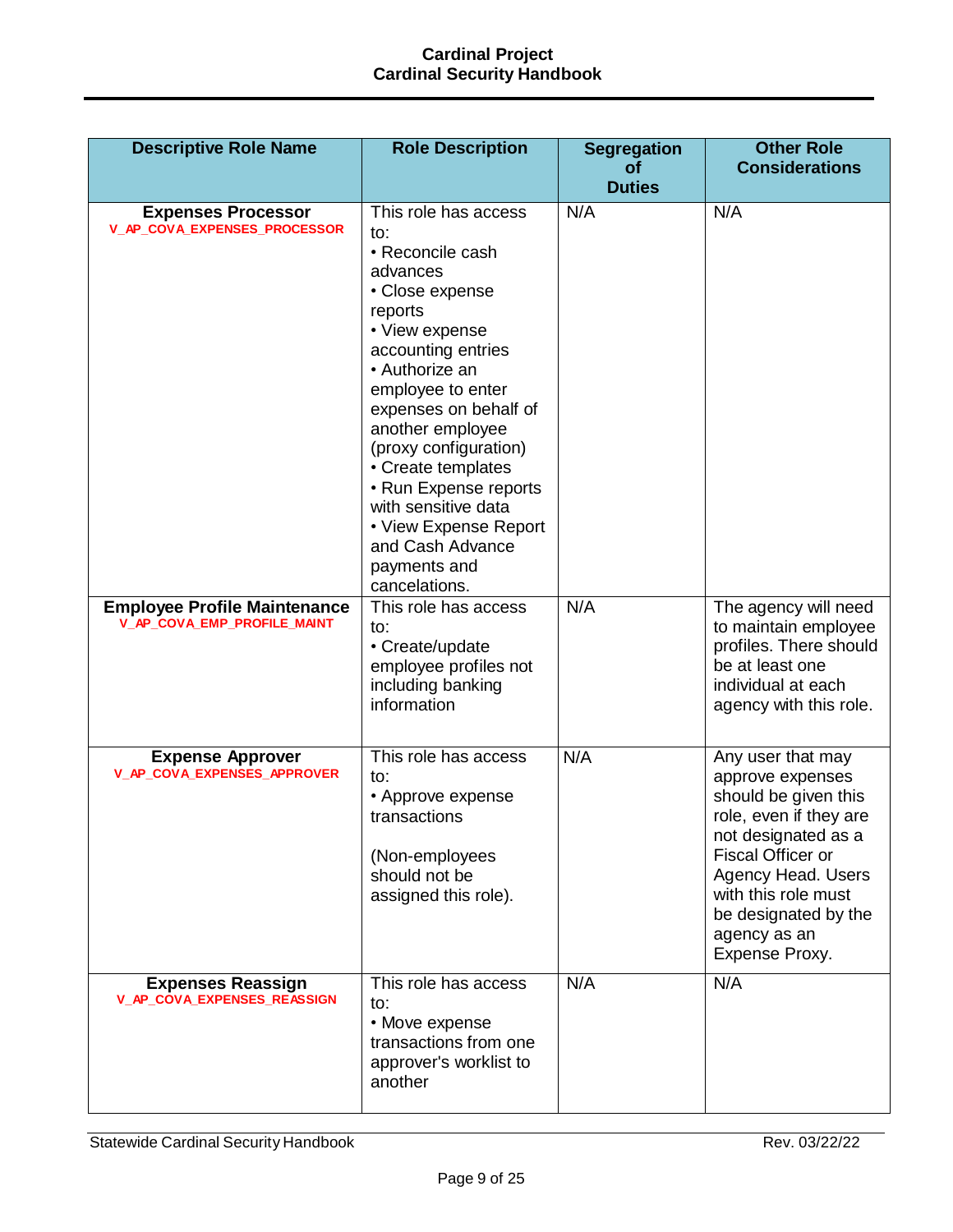| <b>Descriptive Role Name</b>                                     | <b>Role Description</b>                                                                                                                                                                                                 | <b>Segregation</b><br>οf                                                                                             | <b>Other Role</b><br><b>Considerations</b>                                                       |
|------------------------------------------------------------------|-------------------------------------------------------------------------------------------------------------------------------------------------------------------------------------------------------------------------|----------------------------------------------------------------------------------------------------------------------|--------------------------------------------------------------------------------------------------|
|                                                                  |                                                                                                                                                                                                                         | <b>Duties</b>                                                                                                        |                                                                                                  |
| <b>Secure Payment Reporter</b><br>V_AP_COVA_SECURE_PMNT_REPORTER | This role has access<br>to:<br>• Run payment reports<br>containing sensitive<br>data<br>• Run Payment History<br>by Vendor, Payment<br>History by Bank,<br>Payment History by<br>Payment, and Trial<br>Register reports | N/A                                                                                                                  | N/A                                                                                              |
| <b>Petty Cash Processor</b><br>V_AP_COVA_PETTY_CASH_PROCESSOR    | This role has access<br>to:<br>•Create petty cash<br>checks via express pay<br>page                                                                                                                                     | Should not be<br>given to a user<br>with the Voucher<br>Approver or<br><b>Final Voucher</b><br>Approver roles.       | N/A                                                                                              |
| <b>Payment Cash Configurator</b><br>V_AP_COVA_PYMNT_CASH_CONFIG  | This role has access<br>to:<br>•Set payment priorities<br>for specific vouchers,<br>expense reports,<br>and/or cash advances<br>via cash checking<br>transaction priority<br>page                                       | N/A                                                                                                                  | N/A                                                                                              |
| <b>WF System Administrator</b><br><b>V_COVA_WF_WL_REASSIGN</b>   | This role has access<br>to:<br>•Move worklist items<br>from one User to<br>another.<br>•Set the Alternate User<br>ID to which future<br>transactions will flow.                                                         | Should not be<br>given to a user<br>with approval<br>access to<br>Vouchers or<br>Voucher<br>Spreadsheet<br>Approver. | This role should be<br>assigned to one User<br>and no more than 2<br>backups per agency.         |
| <b>EDI VIEWER</b><br>V_AP_COVA_EDI_SRC                           | This role has access<br>to:<br>•Run the query for<br>the EDI vendor list.<br>Note: This role is<br>available to Tier II<br>and Tier III agencies<br>only.                                                               | N/A                                                                                                                  | This role will have<br>access to sensitive<br>data, as it will be<br>able to view Vendor<br>TIN. |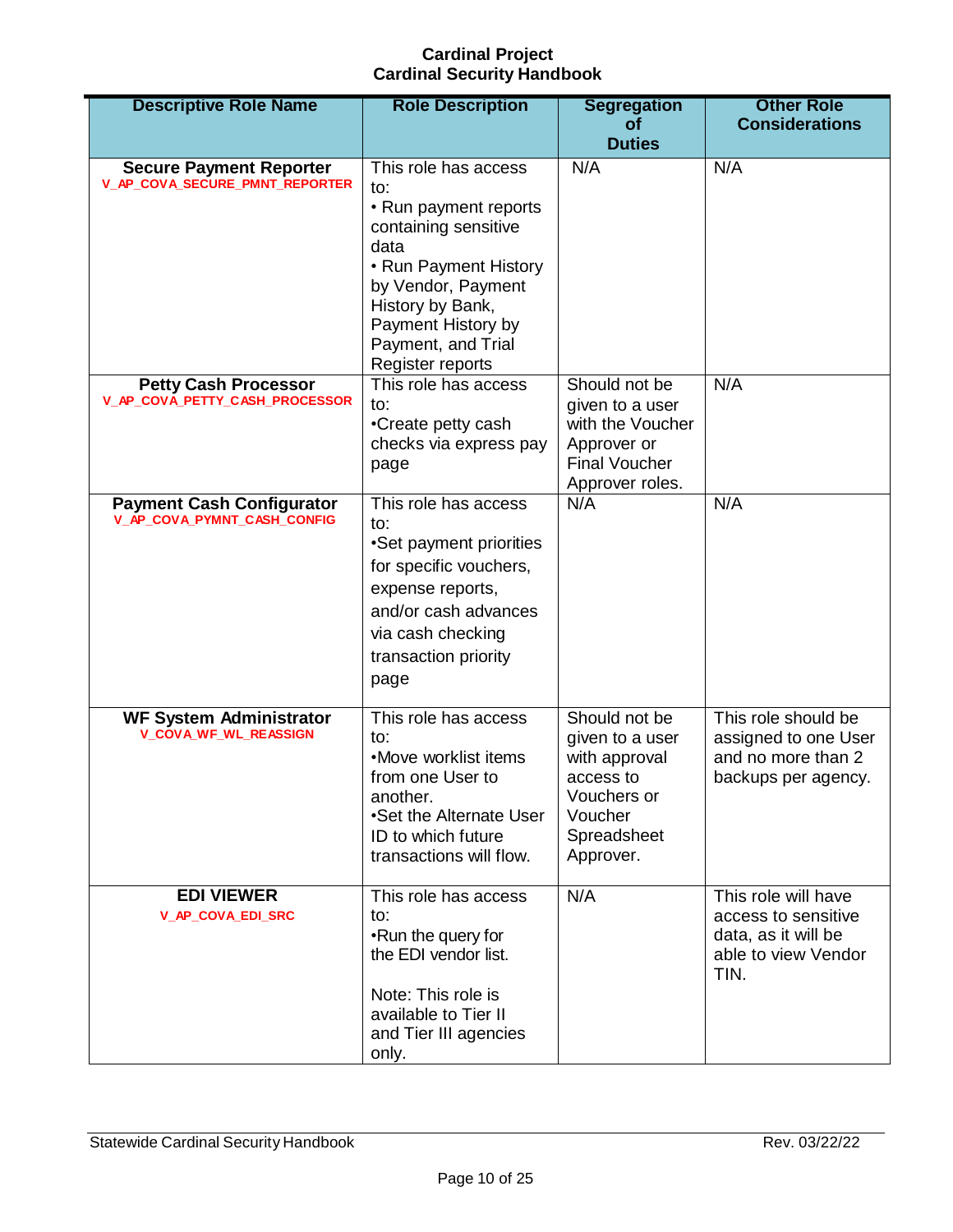# **Accounts Payable Workflow**

### *About this Section*

Workflow is an automated process that takes a Cardinal transaction and routes it to the next approver level for action (approve or deny).

#### **Expenses Workflow**

Expense transactions are routed for approval based on Department IDs

The following Expense role(s) are tied to workflow:

• Expense Approver

As a general rule, only employees assigned to the Expense Approver role because it deals with the approval of expenses. Non-employees cannot be assigned to this role. When an expense transaction is entered for an employee, the person who is identified in Cardinal as their supervisor in their expense profile will be the first level of Cardinal approval for online agencies with Expense Workflow Option 1. The supervisor approver level does not apply for agencies with Expense Workflow Option 3 and for interfacing agencies.

Please use the information provided below to select the appropriate Expense Approver workflow profile for your users in Cardinal and list the department ID ranges for which the user will approve. **A user can only be assigned to one of the below expense approver profiles and only one user per profile/department range combination.**

| <b>Expense Approver Profile</b> | <b>Profile Description</b>                                                                                                                                                                                             |
|---------------------------------|------------------------------------------------------------------------------------------------------------------------------------------------------------------------------------------------------------------------|
| <b>Fiscal Officer</b>           | Approval of all expense reports, travel authorizations, and cash<br>advances. This approval level is optional for online agencies.                                                                                     |
| Agency Head                     | Approval of expense reports and travel authorizations containing<br>expense amounts over the allowable amount and/or over \$1000.<br>Interfacing agencies will not have the Agency Head approval level in<br>Cardinal. |
| DOA Pre Audit                   | Approval of expense reports for Capital Outlay projects. This role may<br>only be selected by employees of the following agency(s): Department<br>of Accounts - General Accounting                                     |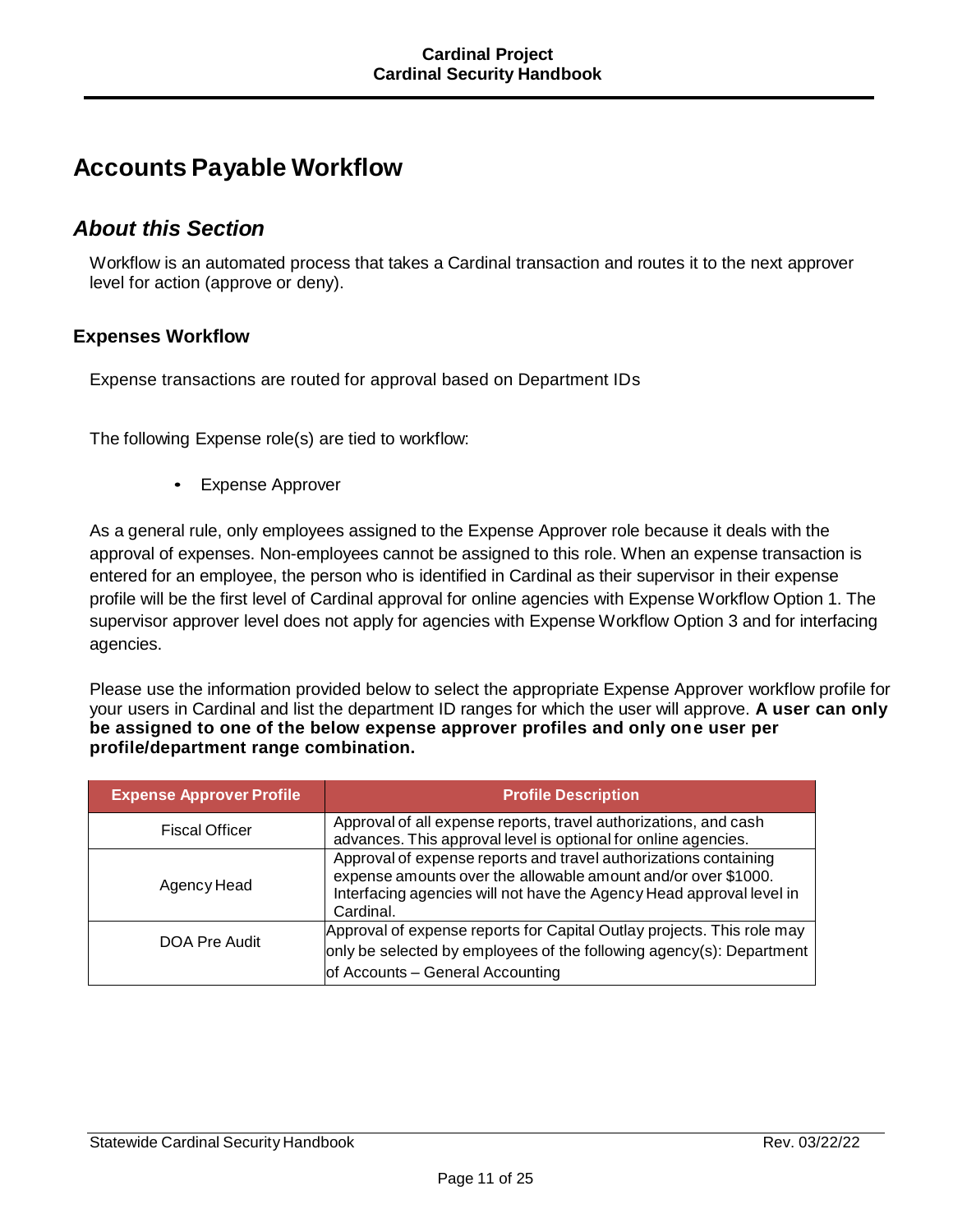#### *Voucher Workflow*

Users assigned the following role will be assigned the agency specific route control profile(s) in order to properly route transactions for approval. Route control profiles are assigned to users to identify the areas on which they work.

• Voucher Approver or Final Voucher Approver

If the user is assigned to the Voucher Approver or Final Voucher Approver role, agencies will need to identify the Business Unit number(s) for which that user can perform approvals. Please note, the Final Voucher Approver role is only applicable to agencies that have previously selected two levels of voucher approval.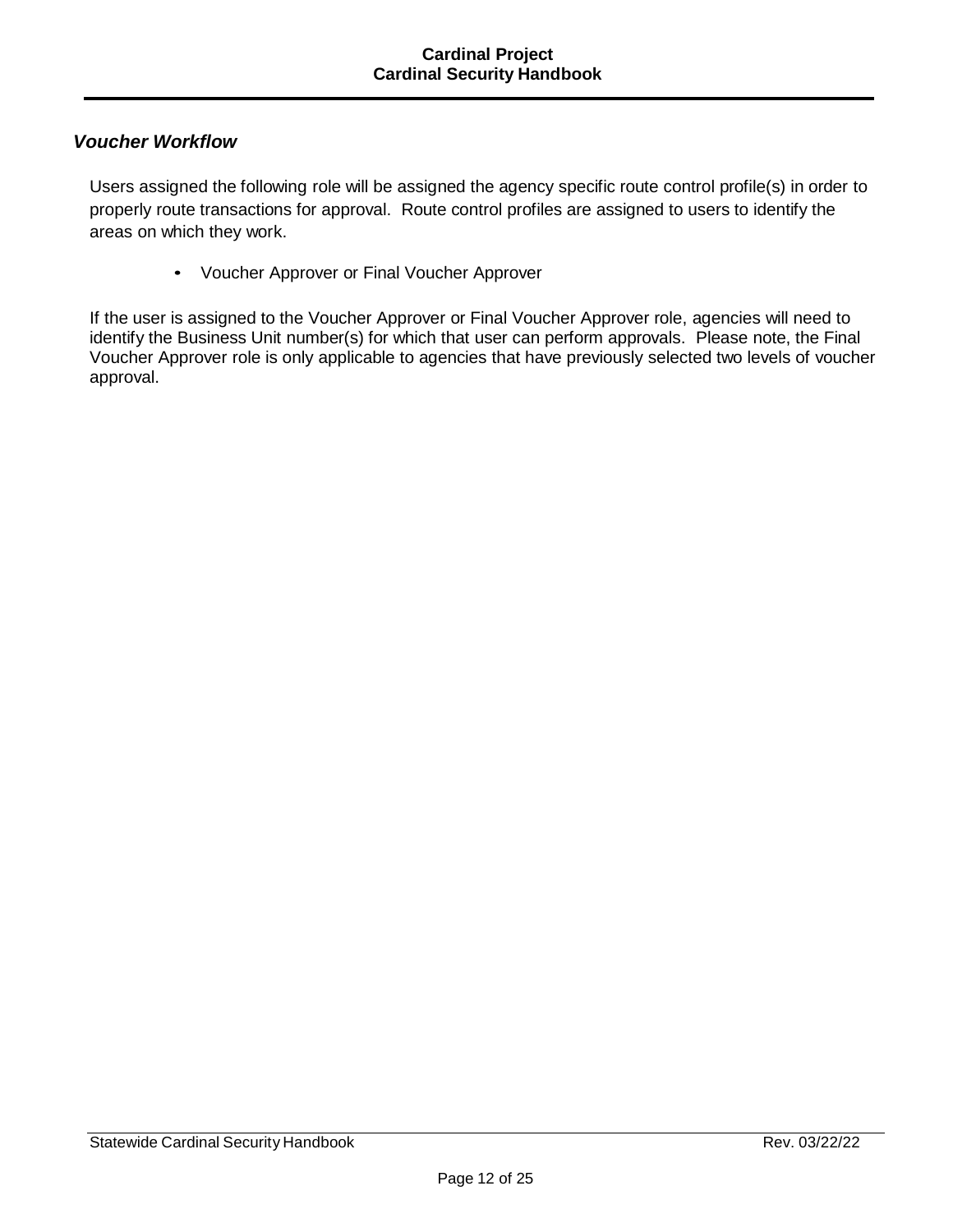# **Accounts Receivable User Roles**

Accounts Receivable (AR) is the functional area that handles a series of accounting transactions dealing with funds receipts. AR includes the following process:

• Enter Funds Receipts

### *About this Section*

This section outlines the available roles for AR in Cardinal. Use the AR User Roles & Descriptions Table below to determine the appropriate AR roles needed by agency users in Cardinal.

The AR User Roles & Descriptions Table provides the following information:

- Role Descriptions
- Segregation of Duties
- Other Role Considerations

### *AR User Roles & Descriptions Table*

| <b>Descriptive Role Name</b>                                    | <b>Role Description</b>                                                                                                                                                                                                                                                                                                                                                          | <b>Segregation</b><br>οf<br><b>Dutie</b> | <b>Other</b><br><b>Role</b><br><b>Consideration</b> |
|-----------------------------------------------------------------|----------------------------------------------------------------------------------------------------------------------------------------------------------------------------------------------------------------------------------------------------------------------------------------------------------------------------------------------------------------------------------|------------------------------------------|-----------------------------------------------------|
| <b>Funds Receipt Processor</b><br>V_AR_COVA_FUNDS_REC_PROCESSOR | This role has access to:<br>• Enter deposits for<br>miscellaneous payments •<br>Enter direct journal<br>accounting entries for<br>deposits                                                                                                                                                                                                                                       | N/A                                      | N/A                                                 |
| <b>Funds Receipt Manager</b><br>V_AR_COVA_FUNDS_REC_MANAGER     | This role has access to<br>everything the Funds<br>Receipts Processor role<br>has. In addition, this role<br>has access to:<br>• Review and Complete<br>direct journal accounting<br>entries<br>• Budget Check journal<br>entries online<br>• Group and approve<br>deposits with a custom<br>deposit certificate for<br>submission to CARS and<br>the Department of<br>Treasury. | N/A                                      | N/A                                                 |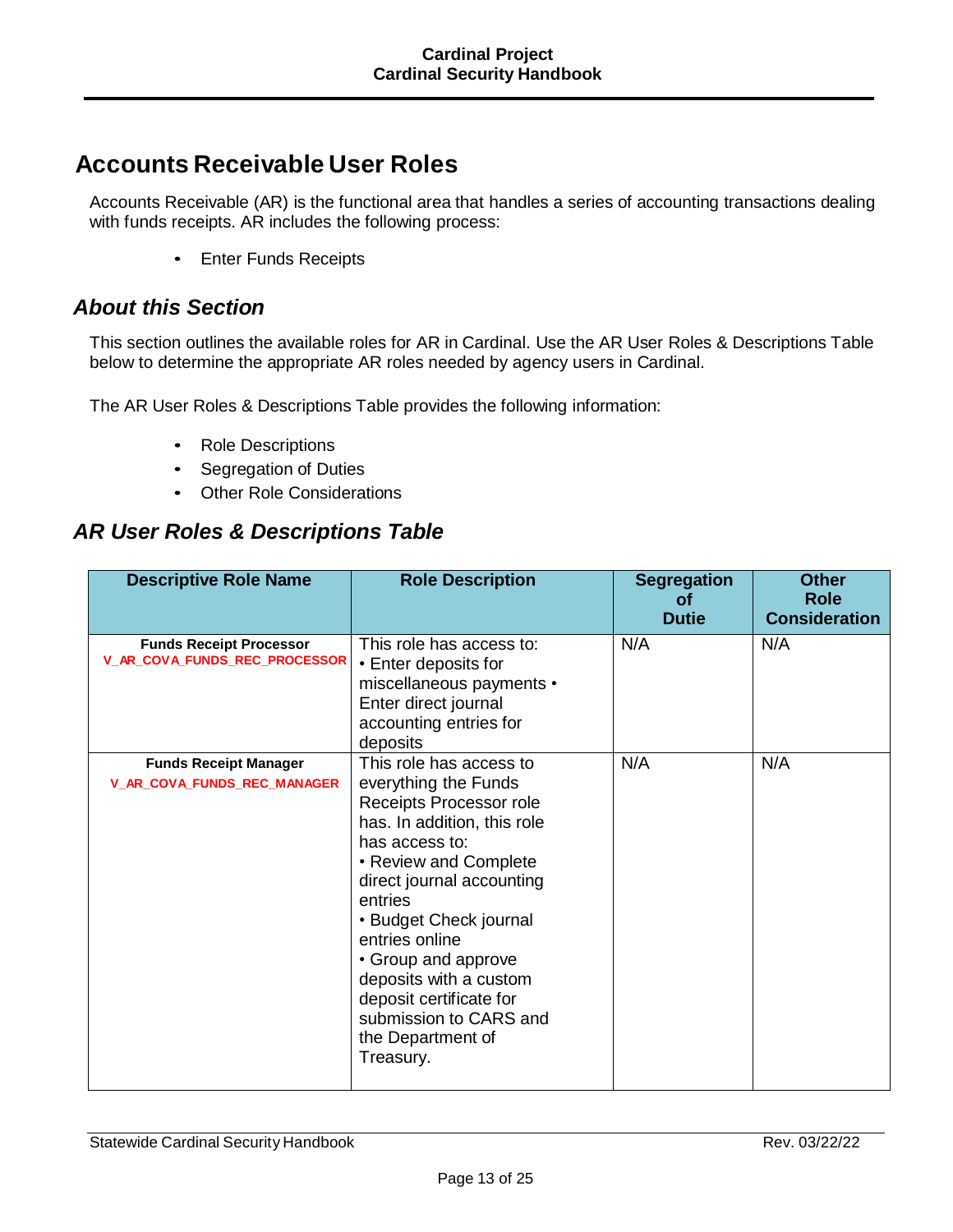| <b>Descriptive Role Name</b>                                                                | <b>Role Description</b>                                                                                                                                                                                                                                                                                                                                                                                                                                  | <b>Segregation</b><br>οf<br><b>Duties</b> | <b>Other</b><br><b>Role</b><br><b>Consideration</b>                                                   |
|---------------------------------------------------------------------------------------------|----------------------------------------------------------------------------------------------------------------------------------------------------------------------------------------------------------------------------------------------------------------------------------------------------------------------------------------------------------------------------------------------------------------------------------------------------------|-------------------------------------------|-------------------------------------------------------------------------------------------------------|
| <b>Funds Receipts Processor for</b><br><b>Multiple GL BU</b><br>V_AR_COVA_FUNDS_REC_MULTIBU | This role has access to:<br>• Enter payments and<br>deposits<br>• Enter directly journaled<br>payments<br>• Process for multiple GL<br>business units on a Funds<br>Receipt transaction                                                                                                                                                                                                                                                                  | Restricted                                | Approval is<br>required by a<br>designated<br>Cardinal DOA<br>Approver to<br>obtain this role.        |
| <b>Funds Receipt Manager Multi BU</b><br>V_AR_COVA_FUNDS_REC_MGR_MUL<br>TI                  | This role has access to<br>everything the Funds<br><b>Receipts Multi BU</b><br>Processor role has. In<br>addition, this role has<br>access to:<br>• Review and Complete<br>direct journal accounting<br>entries for Multi BU<br>transactions<br>• Budget Check journal<br>entries online for Multi BU<br>transactions<br>Group and approve deposits<br>with a custom deposit<br>certificate for submission to<br>CARS and the Department of<br>Treasury. | Restricted                                | Approval is<br>required by a<br>designated<br><b>Cardinal DOA</b><br>Approver to<br>obtain this role. |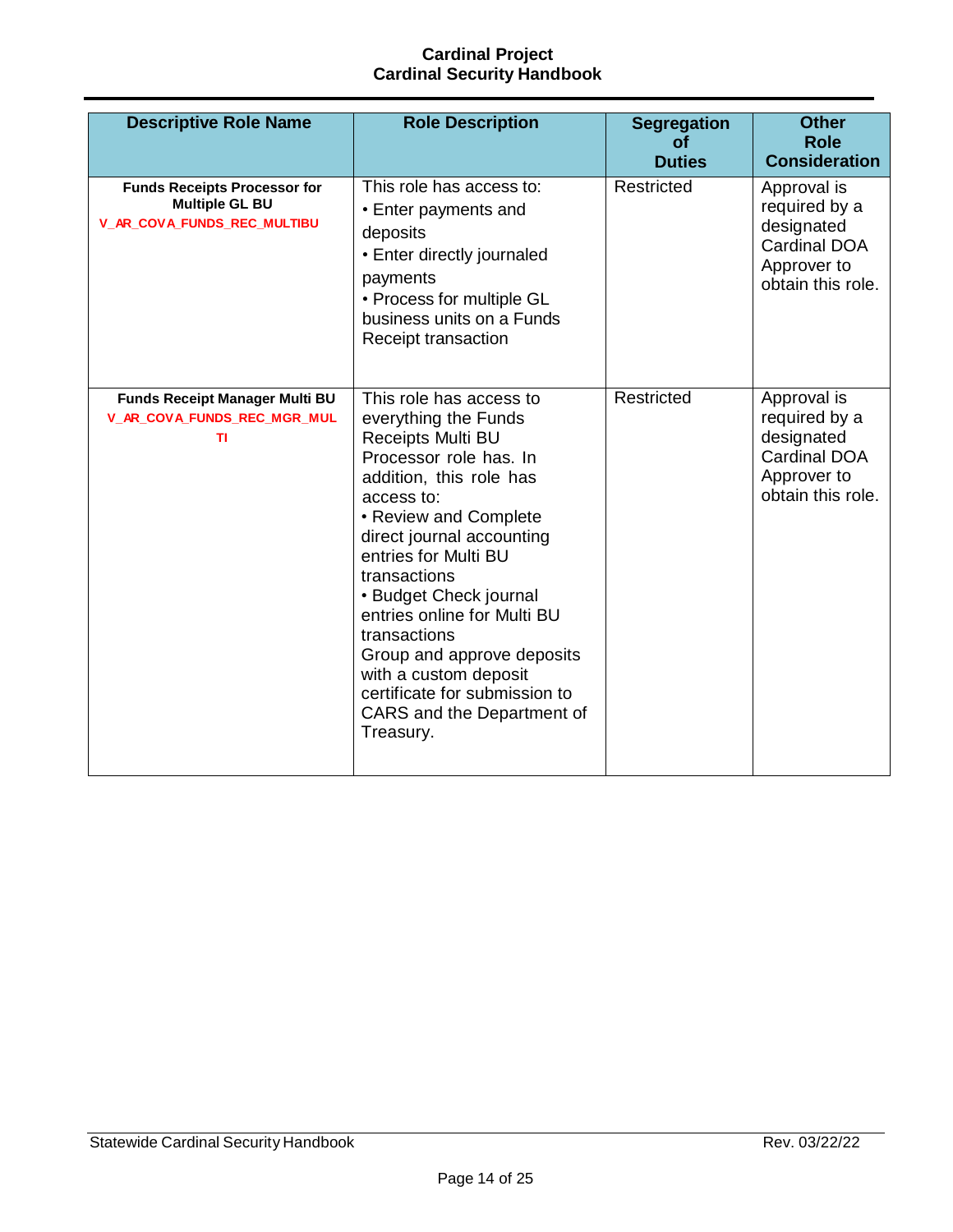# **General Ledger User Roles**

General Ledger (GL) is the functional area that handles the set of financial accounts used to: accumulate the results of transaction processing, create budgets, generate financial statements and provide source financial data for reporting purposes. GL includes the following processes:

- System Setup and ChartFields
- Create and Process Budget Journals
- Create and Process Journals
- Period Close

### *About this Section*

This section outlines the available roles for GL in Cardinal. Use the GL User Roles & Descriptions Table below to determine the appropriate GL roles needed by agency users in Cardinal.

The GL User Roles & Descriptions Table provides the following information:

- Role Descriptions
- Segregation of Duties
- Other Role Considerations

### *GL User Roles & Descriptions Table*

| <b>Descriptive Role Name</b>                                            | <b>Role Description</b>                                                                                                                                                                                                                                               | <b>Segregation</b><br>Οf<br><b>Duties</b> | <b>Other Role</b><br><b>Considerations</b>                                                                                                                                                                                                                                                                        |
|-------------------------------------------------------------------------|-----------------------------------------------------------------------------------------------------------------------------------------------------------------------------------------------------------------------------------------------------------------------|-------------------------------------------|-------------------------------------------------------------------------------------------------------------------------------------------------------------------------------------------------------------------------------------------------------------------------------------------------------------------|
| <b>Journal Processor</b><br><b>V_GL_COVA_JOURNAL_PROCESSOR</b>          | This role has access to:<br>• Enter journals online<br>• Enter spreadsheet journals<br>• Edit journals online<br>• Budget check journals online<br>• Copy a journal<br>• Execute Spreadsheet Upload<br>process (batch process)<br>• Review budget check<br>exceptions | $N/A$ .                                   | Agencies cannot<br>enter an "agency to<br>agency" (ATA)<br>journal that crosses<br>business units<br>outside of their<br>control group.<br>Agencies will need<br>to submit requests<br>to DOA General<br>Accounting when<br>an ATA journal is<br>needed (see CAPP<br><b>Cardinal Topic</b><br>20405 for details). |
| <b>Journal Processor</b><br>Interfacing<br>V_GL_COVA_JRNL_PROCESSOR_INT | This role is the same as the<br>Journal Processor role above,<br>but it is only available to<br>Interfacing Agencies.                                                                                                                                                 | N/A                                       | N/A                                                                                                                                                                                                                                                                                                               |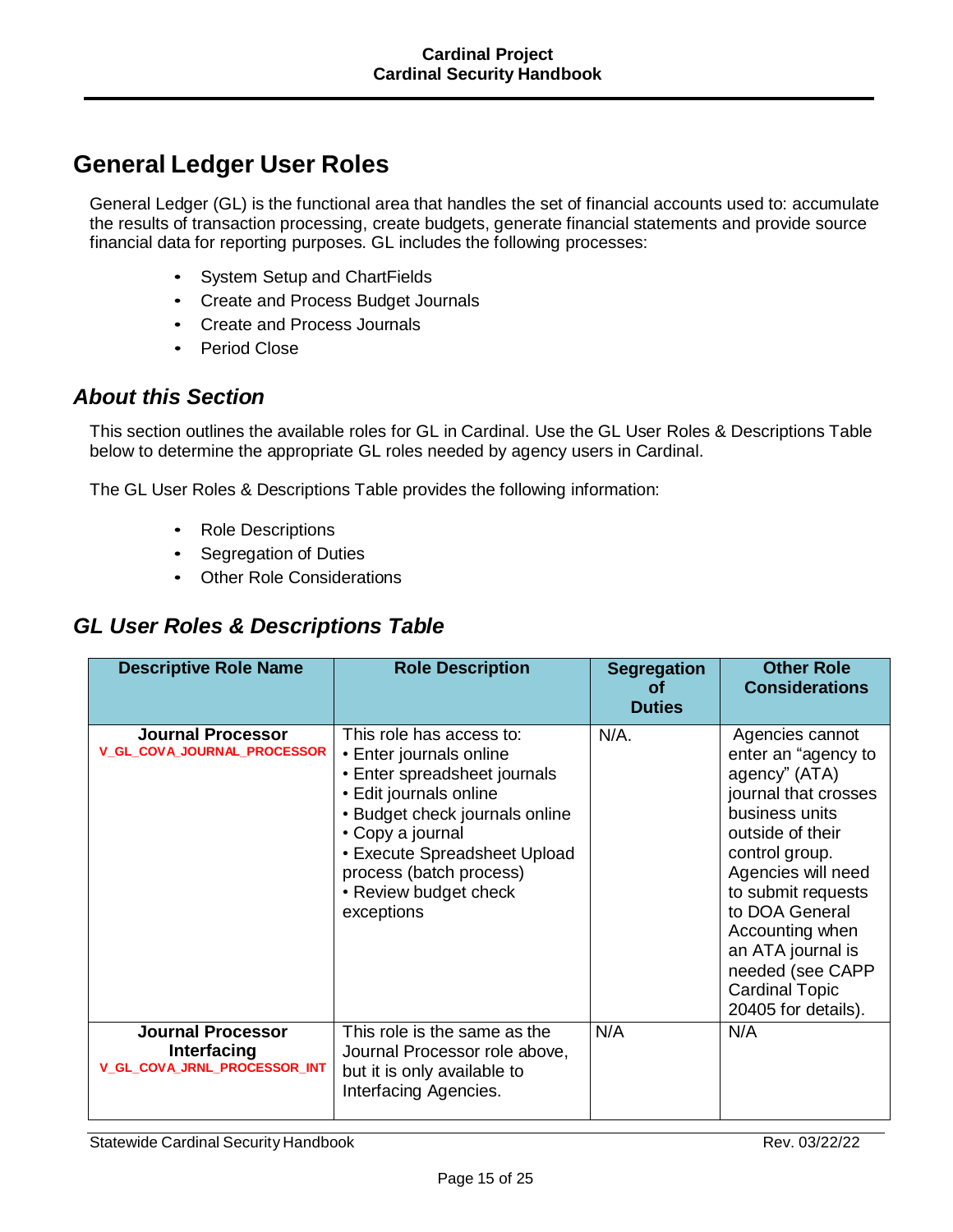| <b>Descriptive Role Name</b>                                           | <b>Role Description</b>                                                                                                                                                                                                                                                                                                                                              | <b>Segregation of</b><br><b>Duties</b>                                                   | <b>Other Role</b><br><b>Considerations</b> |
|------------------------------------------------------------------------|----------------------------------------------------------------------------------------------------------------------------------------------------------------------------------------------------------------------------------------------------------------------------------------------------------------------------------------------------------------------|------------------------------------------------------------------------------------------|--------------------------------------------|
| <b>Journal Approver</b><br><b>V_GL_JOURNAL_APPROVER</b>                | This role has access to:<br>• Approve journals<br>• Post journals through batch<br>process or online<br>• Review journal lines<br>• Execute Spreadsheet Upload<br>process (batch process)<br>• Execute Journal Edit through<br>batch process<br>• Execute Journal Budget<br>Check through batch process                                                              | N/A                                                                                      | N/A                                        |
| <b>Agency ChartField</b><br>Administrator<br>V_GL_COVA_AGENCY_CF_ADMIN | This role has access to:<br>• Maintain Agency controlled<br>ChartFields (Department,<br>Project, Cost Center, Task,<br>Asset, Agency Use 1, Agency<br>Use $2)$<br>• Maintain SpeedTypes/<br><b>SpeedCharts</b>                                                                                                                                                       | N/A                                                                                      | N/A                                        |
| <b>Budget Processor</b><br>V_GL_COVA_BUDGET_PROCESSOR                  | The Budget Processor is<br>responsible for budget journals<br>at the agency-level. This role<br>has access to:<br>• Enter budget journals, budget<br>transfers and budget<br>adjustments<br>• Upload journals using the<br>Spreadsheet Budget Journal<br>upload<br>• Review and correct budget<br>journal errors                                                     | Should not be<br>given to a user<br>with the Budget<br>Approver role.<br>(no exceptions) | N/A                                        |
| <b>Budget Approver</b><br>V_GL_COVA_BUDGET_APPROVER                    | The Budget Approver is<br>responsible for agency-level<br>budgets.<br>This role has access to:<br>• Post budget journals through<br>online or batch process<br>• Delete budget journals<br>through online or batch<br>process<br>• Post budget transfers and<br>adjustments<br>• Override agency level budget<br>exceptions<br>Upload spreadsheet budget<br>journals | Should not be<br>given to a user<br>with the Budget<br>Processor role<br>(no exceptions) | N/A                                        |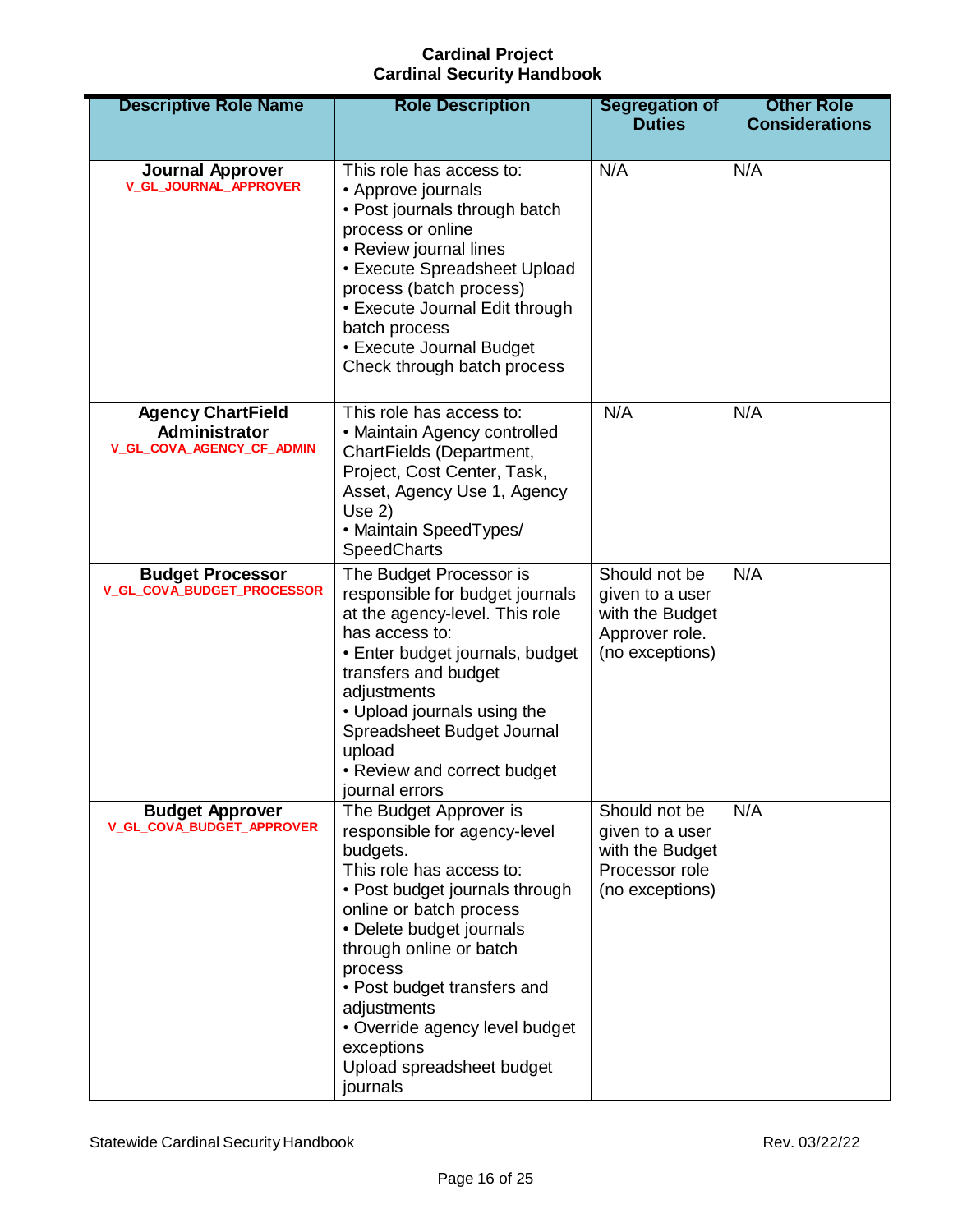| <b>Descriptive Role Name</b>                                                          | <b>Role Description</b>                                                                                       | <b>Segregation of</b>                                                                                                            | <b>Other Role</b>                                                                                                                                                                                                                                                                                                                                                                      |
|---------------------------------------------------------------------------------------|---------------------------------------------------------------------------------------------------------------|----------------------------------------------------------------------------------------------------------------------------------|----------------------------------------------------------------------------------------------------------------------------------------------------------------------------------------------------------------------------------------------------------------------------------------------------------------------------------------------------------------------------------------|
|                                                                                       |                                                                                                               | <b>Duties</b>                                                                                                                    | <b>Considerations</b>                                                                                                                                                                                                                                                                                                                                                                  |
| <b>General Ledger nVision</b><br><b>Executer</b><br><b>V_GL_COVA_NVISION_EXECUTER</b> | This role has access to:<br>• Maintain the scope of<br>nVision reports<br>• Create nVision report<br>requests | This role may only<br>be selected by<br>employees of the<br>following<br>agency/division(s):<br>Department of<br><b>Accounts</b> | This role requires<br>the user to also<br>have the CAFR<br>Processor role.                                                                                                                                                                                                                                                                                                             |
| <b>CAFR Processor</b><br>V_GL_COVA_CAFR_PROCESSOR                                     | This role has access to:<br>• Enter and report on CAFR<br>ledgers (Cash, Modified<br>Accrual, Full Accrual)   | This role may only<br>be selected by<br>employees of the<br>following<br>agency/division(s):<br>Department of<br><b>Accounts</b> | This role has to be<br>assigned in<br>conjunction with the<br><b>Journal Processor</b><br>role in order to be<br>able to enter journal<br>entries to the CAFR<br>ledgers.<br>$<$ or $>$<br>This role has to be<br>assigned in<br>conjunction with the<br>Journal Approver<br>role to be able to<br>post CAFR entries,<br>although there is no<br>approval process<br>for CAFR entries. |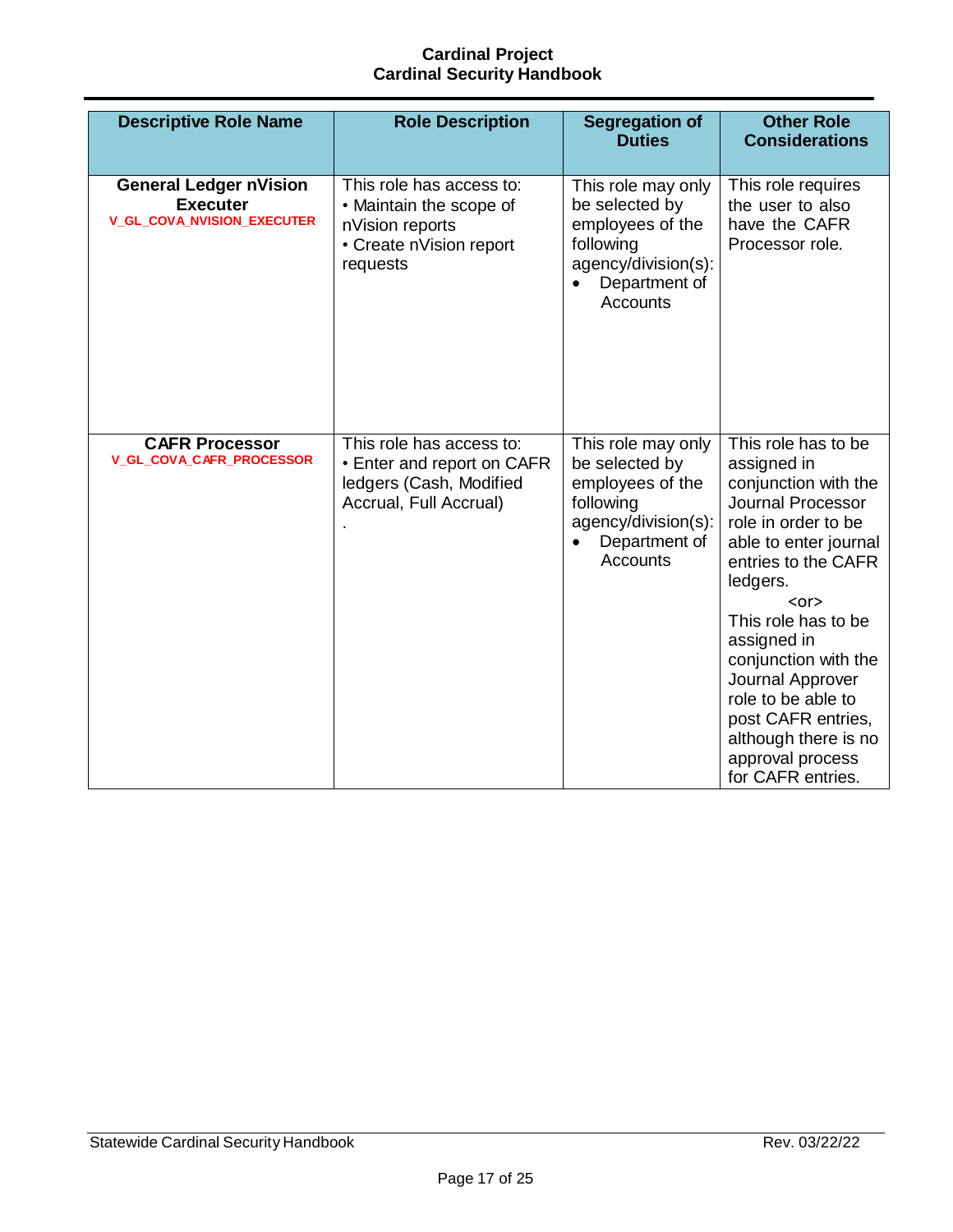# **General Ledger Workflow**

### *About this Section*

Workflow is an automated process that takes a Cardinal transaction and routes it to the next approver level to approve or deny. The GL Journal Approver is tied to workflow.

Users assigned to the following role will be assigned the agency specific route control profile(s), to properly route transactions for approval. Route control profiles are assigned to users to identify the areas on which they work.

• Journal Approver

If the user is assigned to the Journal Approver role, agencies will need to enter the Business Unit(s) for which that user can perform approvals.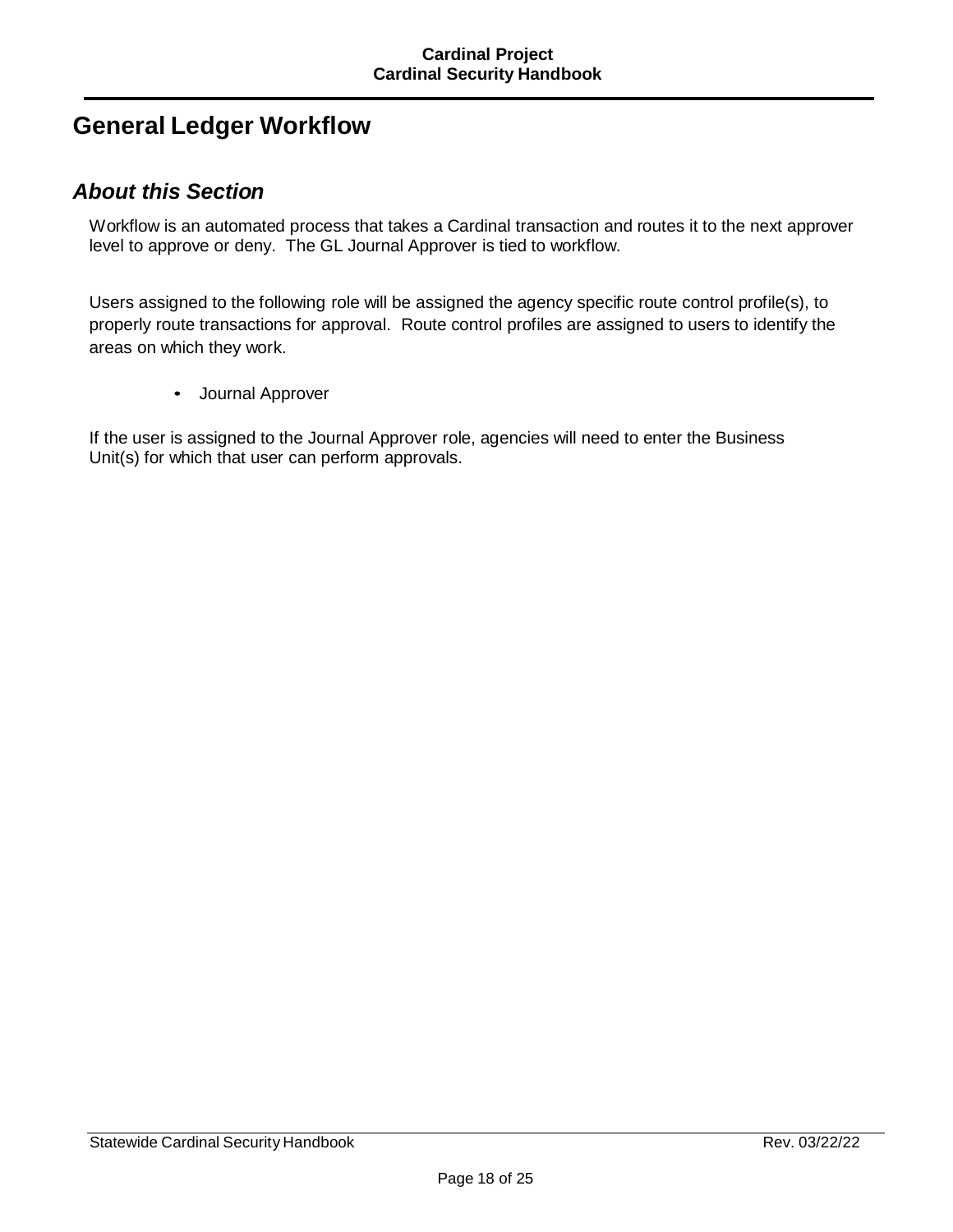# **Additional User Roles**

The additional roles that follow relate to reporting, queries, PeopleSoft user system setup and Special Approval roles.

# *About this Section*

This section outlines additional roles in Cardinal. Please use the Additional User Roles & Descriptions Table below to understand the roles all Cardinal users will receive.

The Additional User Roles & Descriptions Table provides the following information:

- Role Descriptions
- Segregation of Duties
- Other Role Considerations

### *Additional User Roles & Descriptions Table*

| <b>Descriptive Role Name</b>    | <b>Role Description</b>                                             | <b>Segregation of</b> | <b>Other Role</b>           |
|---------------------------------|---------------------------------------------------------------------|-----------------------|-----------------------------|
|                                 |                                                                     | <b>Duties</b>         | <b>Consideration</b>        |
| <b>Cardinal Viewer</b>          | This role has access to:                                            | N/A                   | All Cardinal Users will     |
| <b>V_COVA_CARDINAL_VIEWER</b>   | • Read only pages in Cardinal that do<br>not contain sensitive data |                       | receive this role.          |
| <b>Cardinal Reporter</b>        | This role has access to:                                            | N/A                   | All Cardinal Users will     |
| <b>V_COVA_CARDINAL_REPORTER</b> | • Run public queries that do not                                    |                       | receive this role.          |
|                                 | contain sensitive data                                              |                       |                             |
| <b>Cardinal PeopleSoft User</b> | This role has access to:                                            | N/A                   | All Cardinal Users will     |
| <b>V_COVA_PEOPLESOFT_USER</b>   | • Run public queries that do not<br>contain sensitive data          |                       | receive this role.          |
| <b>BI_Adhoc_User</b>            | This role is for select users designated                            | This role may only be | Special approval is         |
| <b>V_BI_ADHOCUSER_FIN</b>       | as Cardinal BI reporting super users.                               | selected by limited   | required by                 |
|                                 | This role has access to:                                            | users who have been   | Enterprise                  |
|                                 | • Develop ad hoc private reports and                                | approved to           | <b>Application Director</b> |
|                                 | queries in the Cardinal Business                                    | participate in the    | to obtain this role         |
|                                 | Intelligence (BI) application                                       | Cardinal BI Pilot.    | until further notice.       |
| <b>APA Audit Special</b>        | This role is designated for APA Staff                               | Only PeopleSoft User, | Special approval is         |
| <b>V_ALLPAGES_APA_RO</b>        | responsible for auditing the Cardinal                               | Cardinal Reporter,    | required by a               |
|                                 | Financial & HCM System.                                             | and Cardinal Viewer   | designated Cardinal         |
|                                 | • Read Only access to production                                    | roles can be assigned | DOA Approver to             |
|                                 | database for all business units                                     | to users with the APA | obtain this role.           |
|                                 | • Read Only access to Remote                                        | role.                 |                             |
|                                 | Desktop, SQL Developer Read Only                                    |                       |                             |
|                                 | & Application Designer                                              |                       |                             |
| <b>Audit Inquiry</b>            | This role is for designated Audit Staff                             | Only PeopleSoft User, |                             |
| <b>V_AUDITOR</b>                | responsible for conducting agency                                   | Cardinal Reporter,    |                             |
|                                 | audits. This role has access to:                                    | and Cardinal Viewer   |                             |
|                                 | • Comprehensive Read Only inquiry                                   | roles can be assigned |                             |
|                                 | including sensitive data.                                           | to users with the     |                             |
|                                 |                                                                     | Auditor Inquiry role. |                             |
|                                 |                                                                     |                       |                             |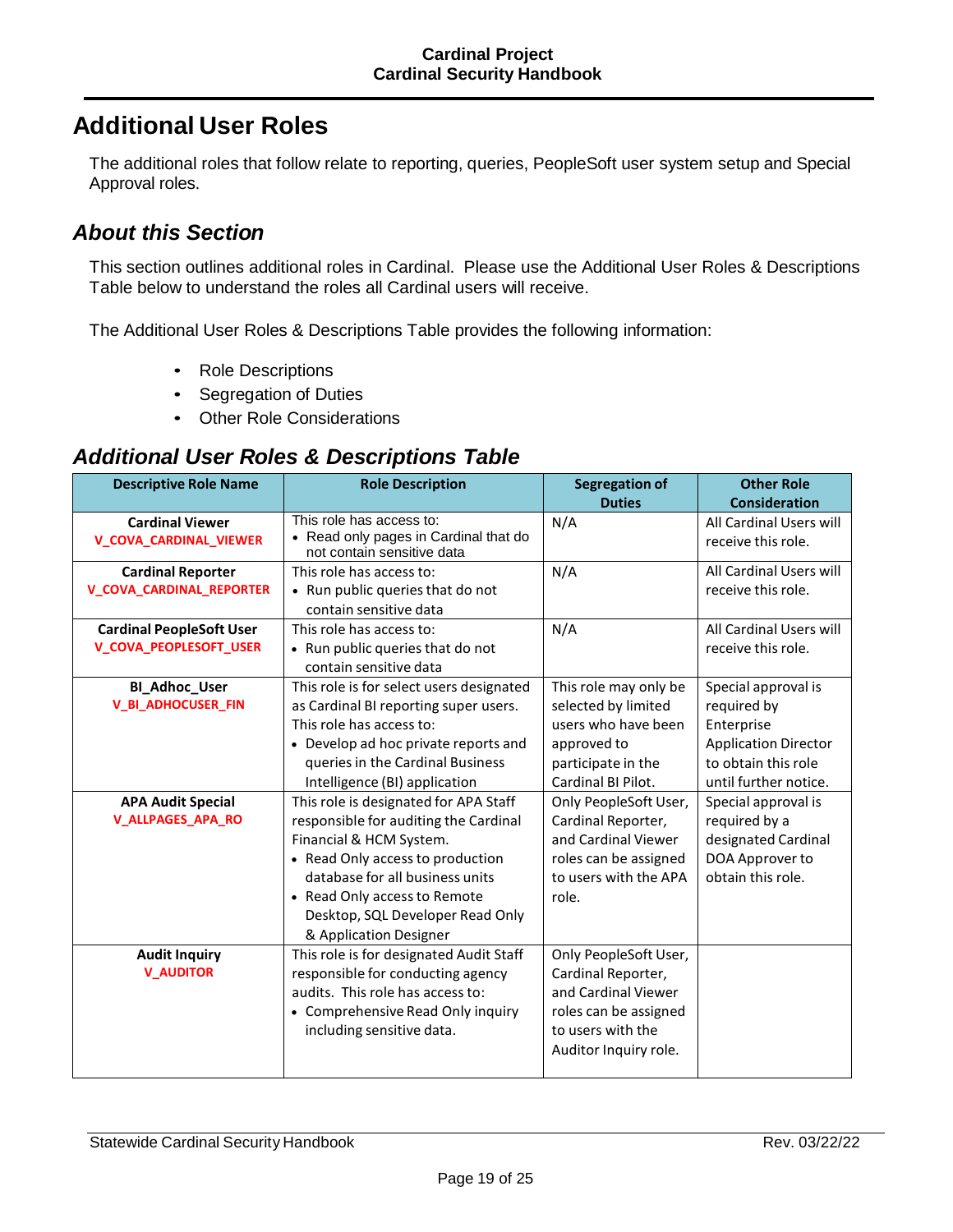# **Appendix**

# *Statewide Central Roles*

Statewide Central Roles are only available to select agencies and/or operations, for example: Department of Accounts (e.g., General Accounting, Commonwealth Vendor Group), Department of Treasury, etc. Any request to assign a Statewide Central Role requires approval from a designated Cardinal DOA Approver or specific designee noted in the table that follows.

# *About this Section*

This section outlines central roles in Cardinal. Please use the Statewide Central Roles & Descriptions Table below to understand the roles in Cardinal that will be controlled by central departments.

The Additional User Roles & Descriptions Table provides the following information:

- Role Descriptions
- Restrictions
- Other Role Considerations

# **Statewide Central Roles & Descriptions Table**

| <b>Descriptive Role Name</b>                                            | <b>Role Description</b>                                                                                                                                                                                                                                                                                  | <b>Restrictions</b>                                                                                                                                                                                  | <b>Other Role</b><br><b>Considerations</b>                                                                                                                                         |
|-------------------------------------------------------------------------|----------------------------------------------------------------------------------------------------------------------------------------------------------------------------------------------------------------------------------------------------------------------------------------------------------|------------------------------------------------------------------------------------------------------------------------------------------------------------------------------------------------------|------------------------------------------------------------------------------------------------------------------------------------------------------------------------------------|
| <b>Vendor Maintenance Specialist</b><br><b>V AP VENDOR MAIN SPECIAL</b> | This role has access to:<br>• Enter vendors<br>• Maintain vendors<br>including financial<br>sanctions, TIN matching,<br>and 1099 reporting class<br>setup<br>• Configure Department<br>of Small Business and<br><b>Supplier Diversity</b><br>(DSBSD) certification<br>types and conversation<br>keywords | This role may only<br>be selected by<br>employees of the<br>following<br>agency/division(s):<br>• Department of<br><b>Accounts: CVG</b><br>• Department of<br><b>Accounts: General</b><br>Accounting | Vendor additions<br>and maintenance<br>will be owned by<br><b>CVG. Users</b><br>assigned to this<br>role must also be<br>assigned the<br>Vendor<br>Conversation<br>Processor role. |
| <b>EDI Coordinator</b><br><b>V AP EDI COORDINATOR</b>                   | This role has access to:<br>• Enter EDI banking<br>information for vendors<br>and employees                                                                                                                                                                                                              | This role may only<br>be selected by<br>employees of the<br>following<br>agency/division(s):<br>• Department of<br><b>Accounts: General</b><br>Accounting                                            | N/A                                                                                                                                                                                |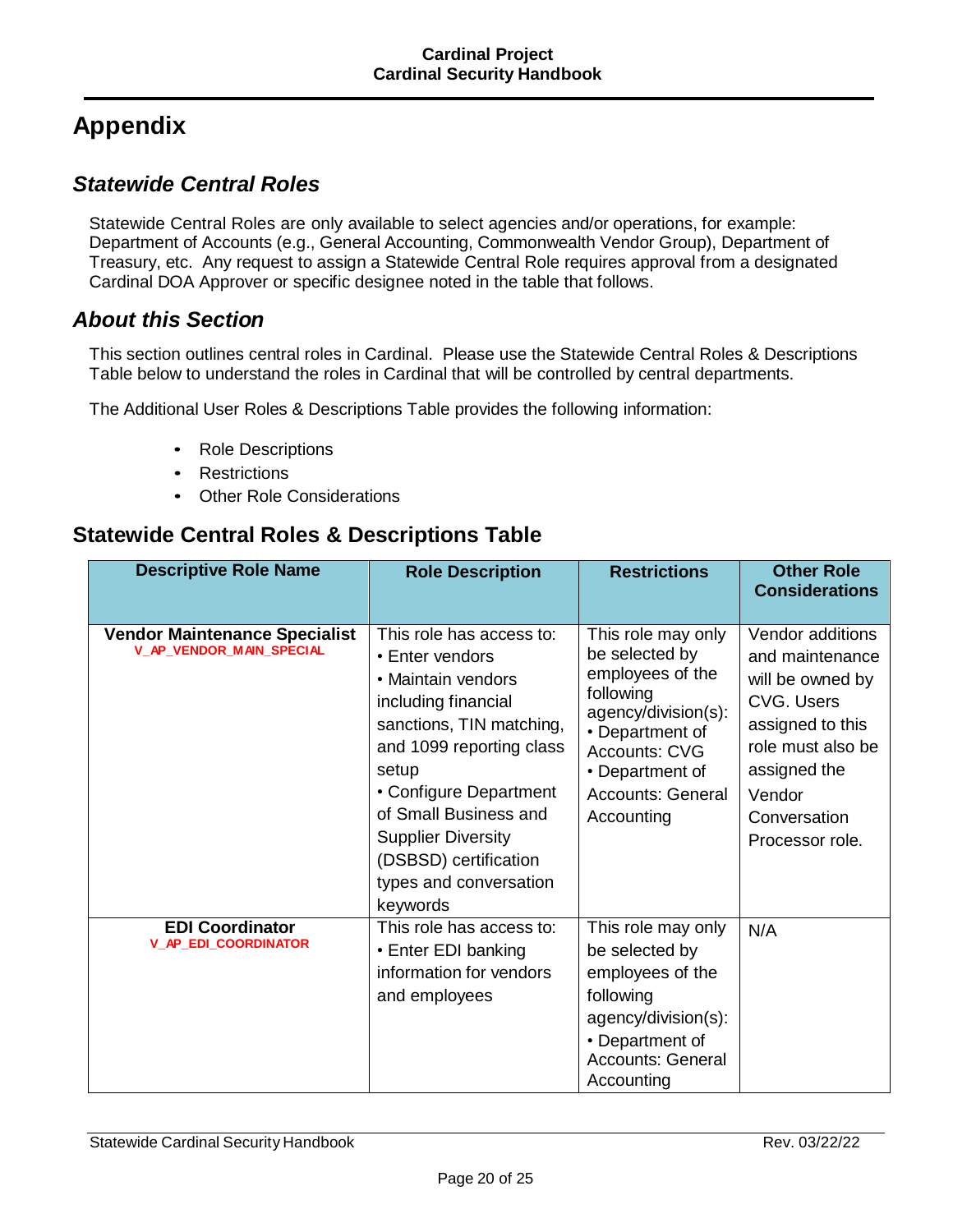| <b>Descriptive Role Name</b>                                       | <b>Role Description</b>                                                                                                                  | <b>Restrictions</b>                                                                                                                                       | <b>Other Role</b><br><b>Considerations</b> |
|--------------------------------------------------------------------|------------------------------------------------------------------------------------------------------------------------------------------|-----------------------------------------------------------------------------------------------------------------------------------------------------------|--------------------------------------------|
| <b>Payment Processor</b><br>V_AP_COVA_PAYMENT_PROCESSOR            | This role has access to:<br>• View pay cycle<br>exceptions<br>• Cancel payments                                                          | This role may only<br>be selected by<br>employees of the<br>following<br>agency/division(s):<br>• Department of<br><b>Accounts: General</b><br>Accounting | N/A                                        |
| <b>Special Payment Processor</b><br>V_AP_COVA_SPEC_PYMNT_PROCESSOR | This role has access to:<br>• Use the Express<br>Payment page to<br>process Emergency<br><b>Checks</b>                                   | This role may only<br>be selected by<br>employees of the<br>following<br>agency/division(s):<br>• Department of<br><b>Accounts: General</b><br>Accounting | N/A                                        |
| <b>Banking Configurator</b><br>V_AP_COVA_BANKING_CONFIGURATOR      | This role has access to:<br>• Set up Commonwealth<br>of Virginia bank accounts                                                           | This role may only<br>be selected by<br>employees of the<br>following<br>agency/division(s):<br>• Department of<br><b>Accounts: General</b><br>Accounting | N/A                                        |
| <b>Paycycle Configurator</b><br><b>V_AP_PAYCYCLE_CONFIGURATOR</b>  | This role has access to:<br>• Update check write<br>dates on Pay Cycle                                                                   | This role may only<br>be selected by<br>employees of the<br>following<br>agency/division(s):<br>• Department of<br><b>Accounts: General</b><br>Accounting | N/A                                        |
| <b>Travel Expense Configurator</b><br>V_AP_TRAVEL_EXPENSE_CONFIG   | This role has access to:<br>• Maintain Expense<br>configuration such as<br>locations, lodging rates,<br>mileage rates, per diem,<br>etc. | This role may only<br>be selected by<br>employees of the<br>following<br>agency/division(s):<br>• Department of<br><b>Accounts</b>                        |                                            |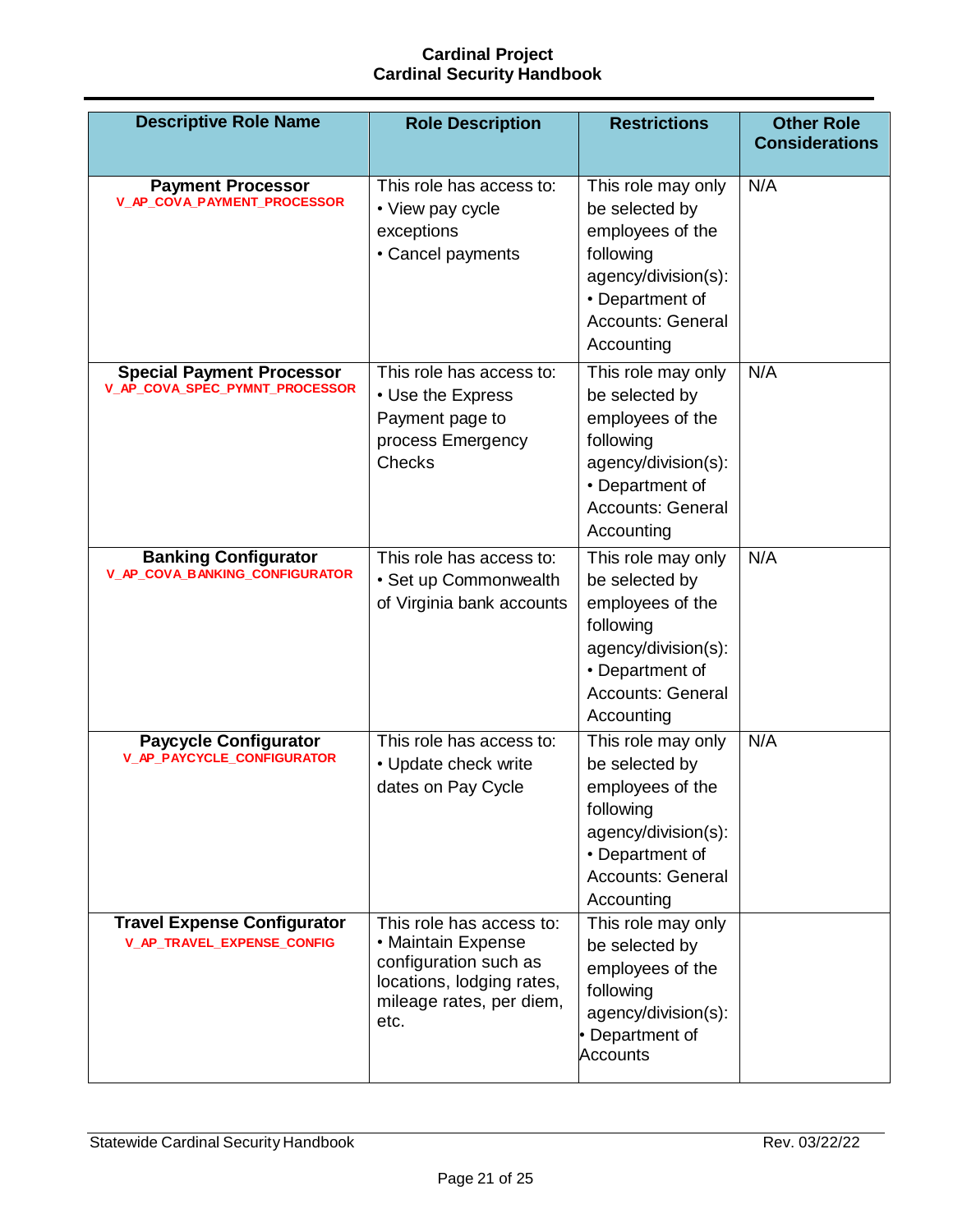| <b>Descriptive Role Name</b>                                                  | <b>Role Description</b>                                                                                                                             | <b>Restrictions</b>                                                                                                                                       | <b>Other Role</b>                                                                                                                                                                                                                                                                                                                                  |
|-------------------------------------------------------------------------------|-----------------------------------------------------------------------------------------------------------------------------------------------------|-----------------------------------------------------------------------------------------------------------------------------------------------------------|----------------------------------------------------------------------------------------------------------------------------------------------------------------------------------------------------------------------------------------------------------------------------------------------------------------------------------------------------|
|                                                                               |                                                                                                                                                     |                                                                                                                                                           | <b>Considerations</b>                                                                                                                                                                                                                                                                                                                              |
| <b>DOA Special Paycycle</b><br><b>Processor</b><br>V_AP_DOA_SPEC_PAYCYLE_PROC | This role has access to:<br>• Run the special<br>Paycycles for Petty Cash,<br>Wire and Treasury<br><b>Accounts Payable</b><br><b>Business Units</b> | This role may only<br>be selected by<br>employees of the<br>following<br>agency/division(s):<br>• Department of<br><b>Accounts: General</b><br>Accounting | Users assigned<br>this role should<br>also be assigned<br>the<br>V_R_DOA_SPC_<br><b>PAY Row Level</b><br>Security<br>Permission List.                                                                                                                                                                                                              |
| <b>Statewide Pre Audit Approver</b><br>V_AP_PRE_AUDIT_APPROVER                | This role has access to:<br>• Approve Capital Outlay<br>transactions<br>• Approve Legal Services<br>transactions                                    | This role may only<br>be selected by<br>employees of the<br>following<br>agency/division(s):<br>Department of<br><b>Accounts: General</b><br>Accounting   | N/A                                                                                                                                                                                                                                                                                                                                                |
| <b>Voucher Spreadsheet</b><br><b>Processor</b><br>V_AP_COVA_DOA_VCHR_SPD      | This role has access to:<br>• Load vouchers into<br>Cardinal using the<br>Spreadsheet Upload                                                        | This role may only<br>be selected by<br>employees of the<br>following<br>agency/division(s):<br>• Department of<br><b>Accounts: General</b><br>Accounting | Should not be<br>given to users who<br>have the Voucher<br>Spreadsheet<br>Approver, Voucher<br>Approver, or Final<br>Voucher Approver<br>roles.                                                                                                                                                                                                    |
| <b>Voucher Spreadsheet</b><br><b>Approver</b><br>V_AP_COVA_DOA_SPD_APPR       | This role has access to:<br>• Approve Spreadsheet<br>Vouchers using the mass<br>approval page                                                       | This role may only<br>be selected by<br>employees of the<br>following<br>agency/division(s):<br>• Department of<br><b>Accounts: General</b><br>Accounting | Should not be<br>given to users who<br>have the Final<br>Voucher Approver,<br>Voucher<br>Spreadsheet<br>Processor, Petty<br>Cash Processor,<br><b>Special Voucher</b><br>Processor, or<br><b>Workflow System</b><br>Administrator<br>roles. Users<br>assigned this role<br>should also be<br>assigned the<br><b>COVA Voucher</b><br>Approver Role. |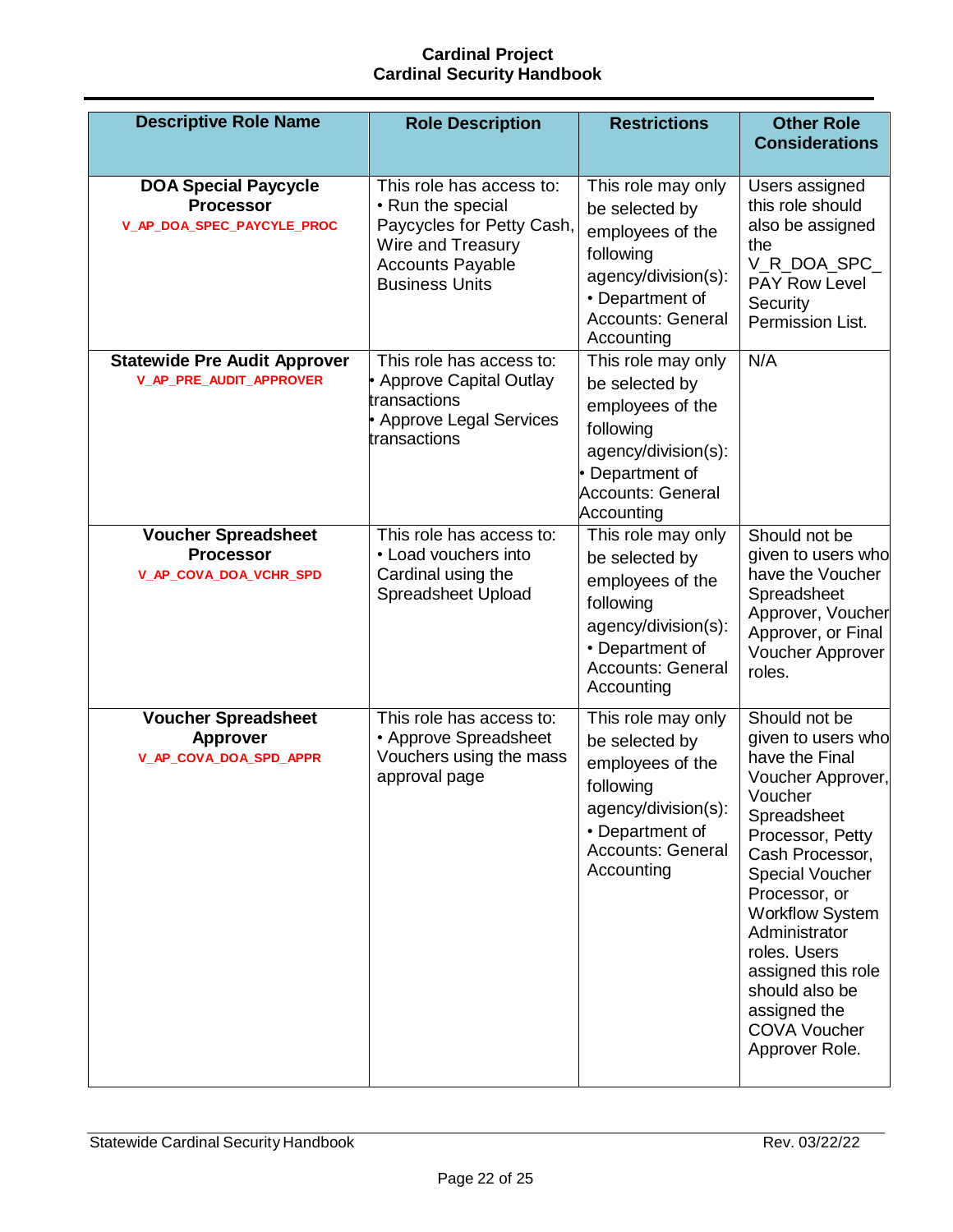| <b>Descriptive Role Name</b>                                               | <b>Role Description</b>                                                                                                                                                                                                                                                                                                               | <b>Restrictions</b>                                                                                                                                       | <b>Other Role</b><br><b>Considerations</b> |
|----------------------------------------------------------------------------|---------------------------------------------------------------------------------------------------------------------------------------------------------------------------------------------------------------------------------------------------------------------------------------------------------------------------------------|-----------------------------------------------------------------------------------------------------------------------------------------------------------|--------------------------------------------|
| <b>Payment Cash Transaction</b><br>Override<br>V_COVA_PYMNT_CASH_TRANSOVRD | This role has access to:<br>• Record specific<br>business unit/fund<br>combinations for cash<br>checking fund level<br>processing rules of<br>bypass, override and<br>fiscal year option<br>• Record specific<br>vouchers, expense<br>reports, and/or cash<br>advances on cash<br>checking transaction<br>override page               | This role may only<br>be selected by<br>employees of the<br>following<br>agency/division(s):<br>• Department of<br><b>Accounts: General</b><br>Accounting | N/A                                        |
| <b>Oversight Viewer</b><br><b>V_OVERSIGHT_VIEWER</b>                       | This role has view only<br>access to:<br>• Accounts Payable<br>• Expenses<br>• Vendors<br>• Payments                                                                                                                                                                                                                                  | This role may only<br>be selected by<br>employees of the<br>following<br>agency/division(s):<br>• Department of<br>Accounts                               | N/A                                        |
| <b>Statewide Journal Approver</b><br>V_GL_STATE_JOURNAL_APPROVER           | This role has access to:<br>• Approve Journals<br>• Post journals through<br>batch process or online<br>• Review journal lines<br>• Upload import file<br>• Execute Spreadsheet<br>Upload process (batch<br>process)<br>• Execute Journal Edit<br>through batch process<br>• Execute Journal Budget<br>Check through batch<br>process | This role may only<br>be selected by<br>employees of the<br>following<br>agency/division(s):<br>• Department of<br><b>Accounts: General</b><br>Accounting | N/A                                        |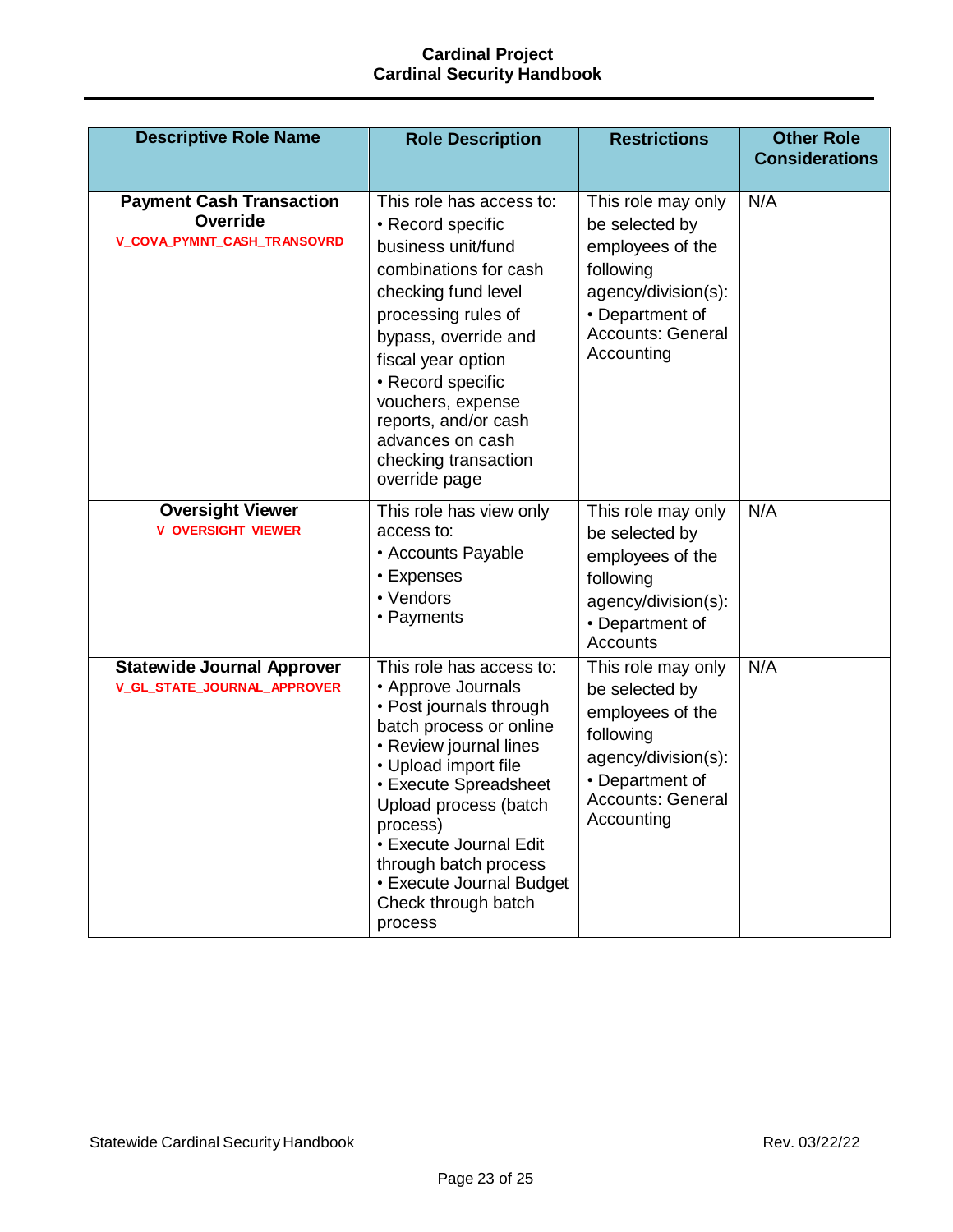| <b>Descriptive Role Name</b>                                                                   | <b>Role Description</b>                                                                                                                                                                                                                                                                                                                                                                                                                                                                                                | <b>Restrictions</b>                                                                                                                                       | <b>Other Role</b><br><b>Considerations</b> |
|------------------------------------------------------------------------------------------------|------------------------------------------------------------------------------------------------------------------------------------------------------------------------------------------------------------------------------------------------------------------------------------------------------------------------------------------------------------------------------------------------------------------------------------------------------------------------------------------------------------------------|-----------------------------------------------------------------------------------------------------------------------------------------------------------|--------------------------------------------|
| <b>Statewide ChartField</b><br>Administrator<br>V_GL_COVA_STATE_CF_ADMIN                       | This role has access to:<br>• Maintain all Chart of<br><b>Accounts values</b><br>• Maintain SpeedTypes/<br><b>Speed Charts</b>                                                                                                                                                                                                                                                                                                                                                                                         | This role may only<br>be selected by<br>employees of the<br>following<br>agency/division(s):<br>• Department of<br><b>Accounts: General</b><br>Accounting | N/A                                        |
| <b>General Ledger Tree Combo</b><br><b>Maintenance</b><br>V_GL_COVA_TREE_COMBO_MAINT           | This role has access to:<br>• Maintain trees in<br><b>Cardinal Financials</b><br>• Maintain Combination<br><b>Edits</b>                                                                                                                                                                                                                                                                                                                                                                                                | This role may only<br>be selected by<br>employees of the<br>following<br>agency/division(s):<br>• Department of<br><b>Accounts: General</b><br>Accounting | N/A                                        |
| <b>Statewide General Ledger</b><br><b>System Administrator</b><br>V_GL_COVA_STATE_SYSTEM_ADMIN | This role has access to:<br>• Update Open Periods<br>• Maintain TableSet<br>Controls<br>• Maintain Business Units<br>• Maintain Calendars<br>• Maintain Journal Sources Accounts: General<br>• Maintain Ledger<br>Configuration<br>• Maintain ChartField<br><b>Value Sets</b><br>• Maintain Actuals<br><b>Closing Rules</b><br>• Maintain Journal<br>Generator templates<br>• Maintain Accounting<br><b>Entry Definitions</b><br>• Run ChartField<br>Configurator<br>• Execute and Validate<br>Actuals Close processes | This role may only<br>be selected by<br>employees of the<br>following<br>agency/division(s):<br>Department of<br>Accounting                               | N/A                                        |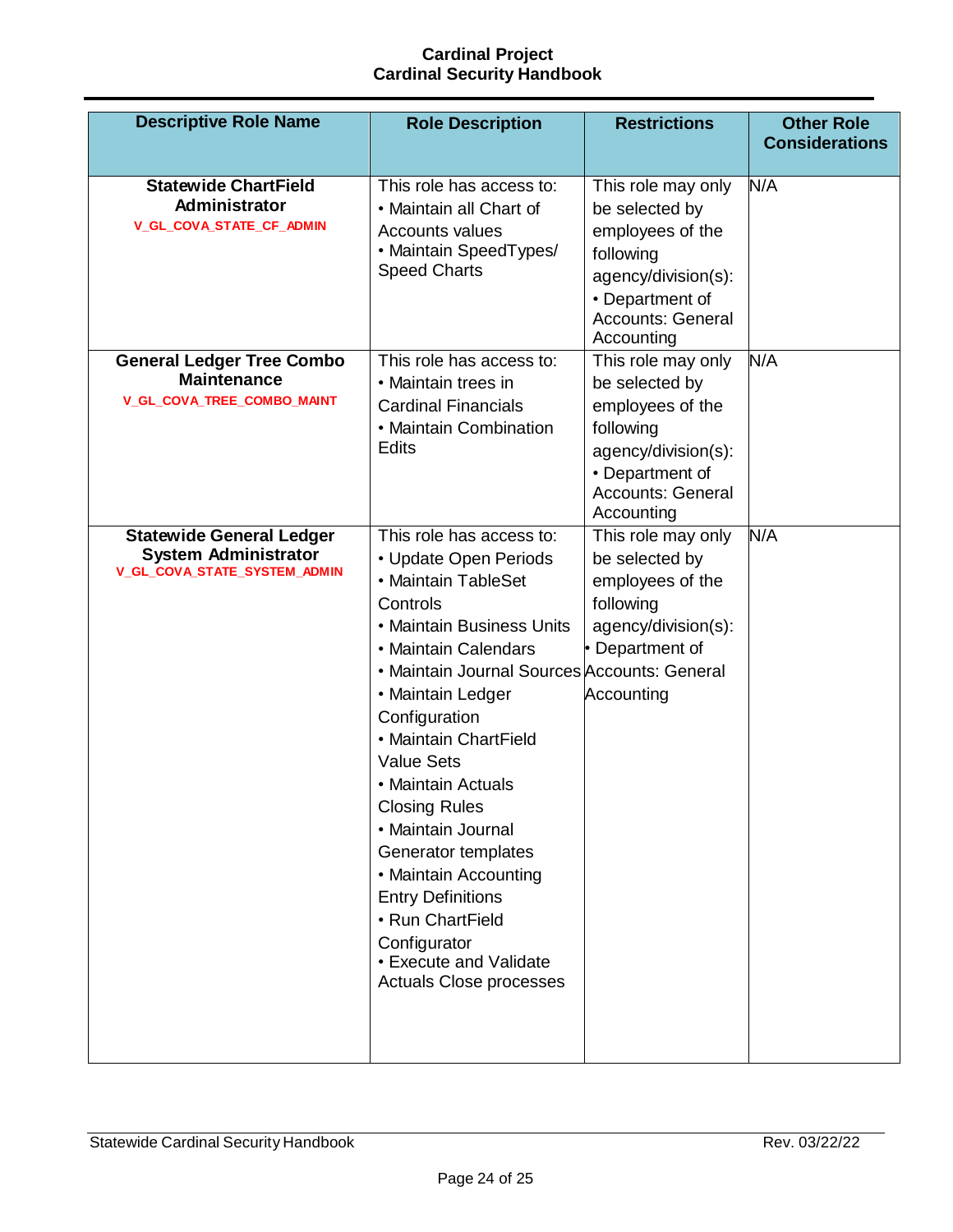| <b>Descriptive Role Name</b>                                                                 | <b>Role Description</b>                                                                                                                                                                                                                                                                    | <b>Restrictions</b>                                                                                                                                       | <b>Other Role</b><br><b>Considerations</b> |
|----------------------------------------------------------------------------------------------|--------------------------------------------------------------------------------------------------------------------------------------------------------------------------------------------------------------------------------------------------------------------------------------------|-----------------------------------------------------------------------------------------------------------------------------------------------------------|--------------------------------------------|
| <b>Statewide General Ledger</b><br><b>System Processor</b><br>V_GL_COVA_STATE_SYST_PROCESSOR | This role has access to:<br>• Unlock budget processes<br>and GL Journals                                                                                                                                                                                                                   | This role may only<br>be selected by<br>employees of the<br>following<br>agency/division(s):<br>• Department of<br><b>Accounts: General</b><br>Accounting | N/A                                        |
| <b>Statewide Budget</b><br><b>Administrator</b><br>V_GL_COVA_STATE_BUDGET_ADMIN              | This role has access to:<br>•Maintain budget periods<br>•Maintain budget<br>structures<br>•Maintain budget closing<br>rules<br>•Execute and validate<br><b>Budget Close processes</b>                                                                                                      | This role may only<br>be selected by<br>employees of the<br>following<br>agency/division(s):<br>Department of<br><b>Accounts: General</b><br>Accounting   | N/A                                        |
| <b>Statewide Budget Processor</b><br>V_GL_COVA_ST_BUDGET_PROCESSOR                           | The Statewide Budget<br>Processor is responsible<br>for Central-level Budgets.<br>This role has access to:<br>•Enter and delete budget<br>journals<br>•Enter budget transfers<br>and adjustments<br>•Review and correct<br>budget journal errors<br>•Upload spreadsheet<br>budget journals | This role may only<br>be selected by<br>employees of the<br>following<br>agency/division(s):<br>Department of<br><b>Accounts: General</b><br>Accounting   | N/A                                        |